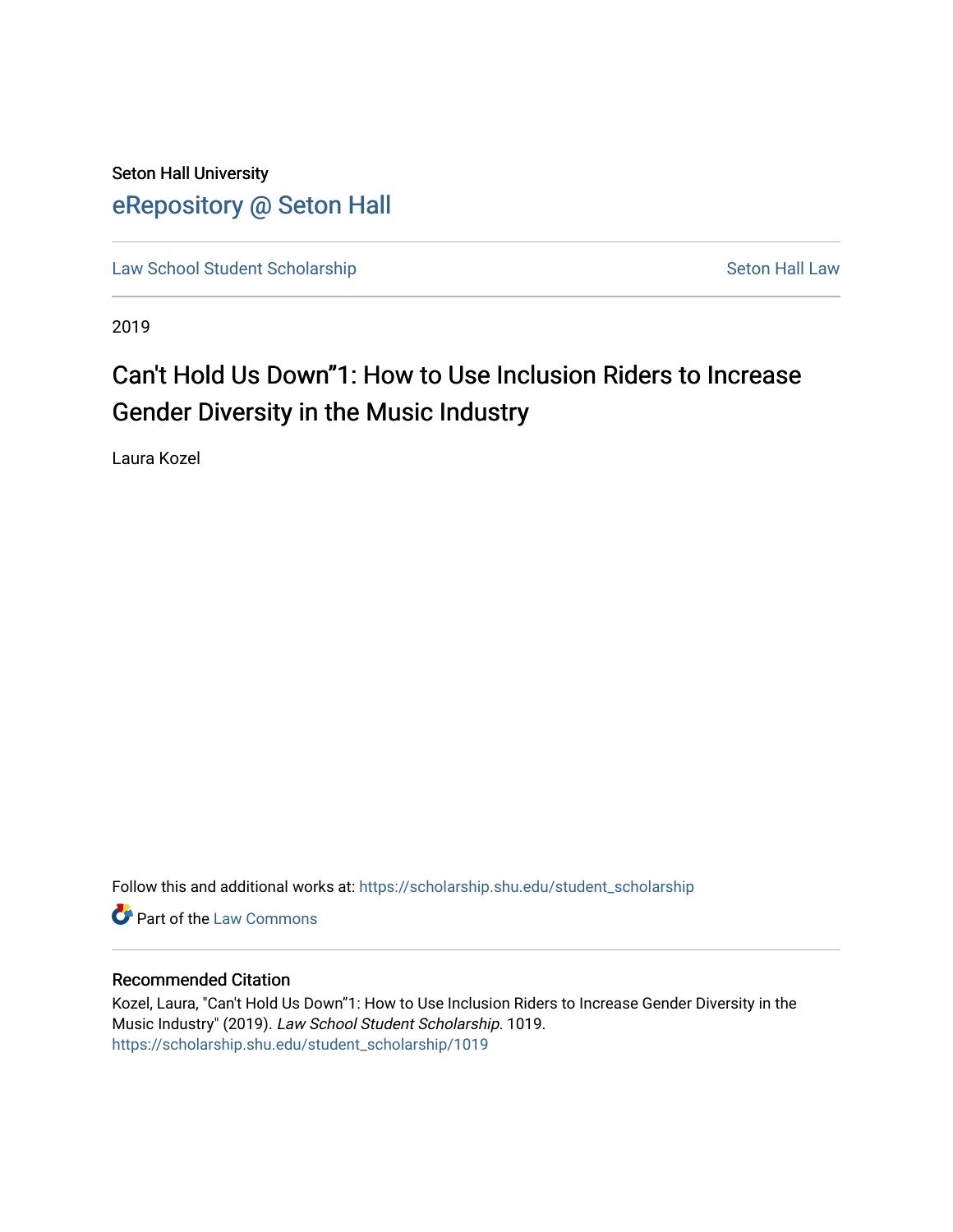#### **ABSTRACT**

Despite improvements in female visibility and a number of movements pushing for equality in recent years, gender imbalance continues to plague the world of entertainment. While strides have been made to achieve parity in the film industry, little progress has been made to achieve the same in music where the disproportionality of females is even worse. Females are chronically underrepresented across virtually all aspects of music, both on-stage and off-stage, whether it be as musicians or as executives, which subsequently effects the amount of nominations, as well as awards that females in music receive. The implementation of inclusion riders in Hollywood has demonstrably improved female representation in popular films, but until now inclusion riders have not been applied to the music industry. This paper explores the application of inclusion riders to the music industry in order to remedy a long-standing history of female exclusion, as well as increase visibility for the vast number of talented females in the music industry that deserve the same opportunities and recognition, but until now have remained invisible.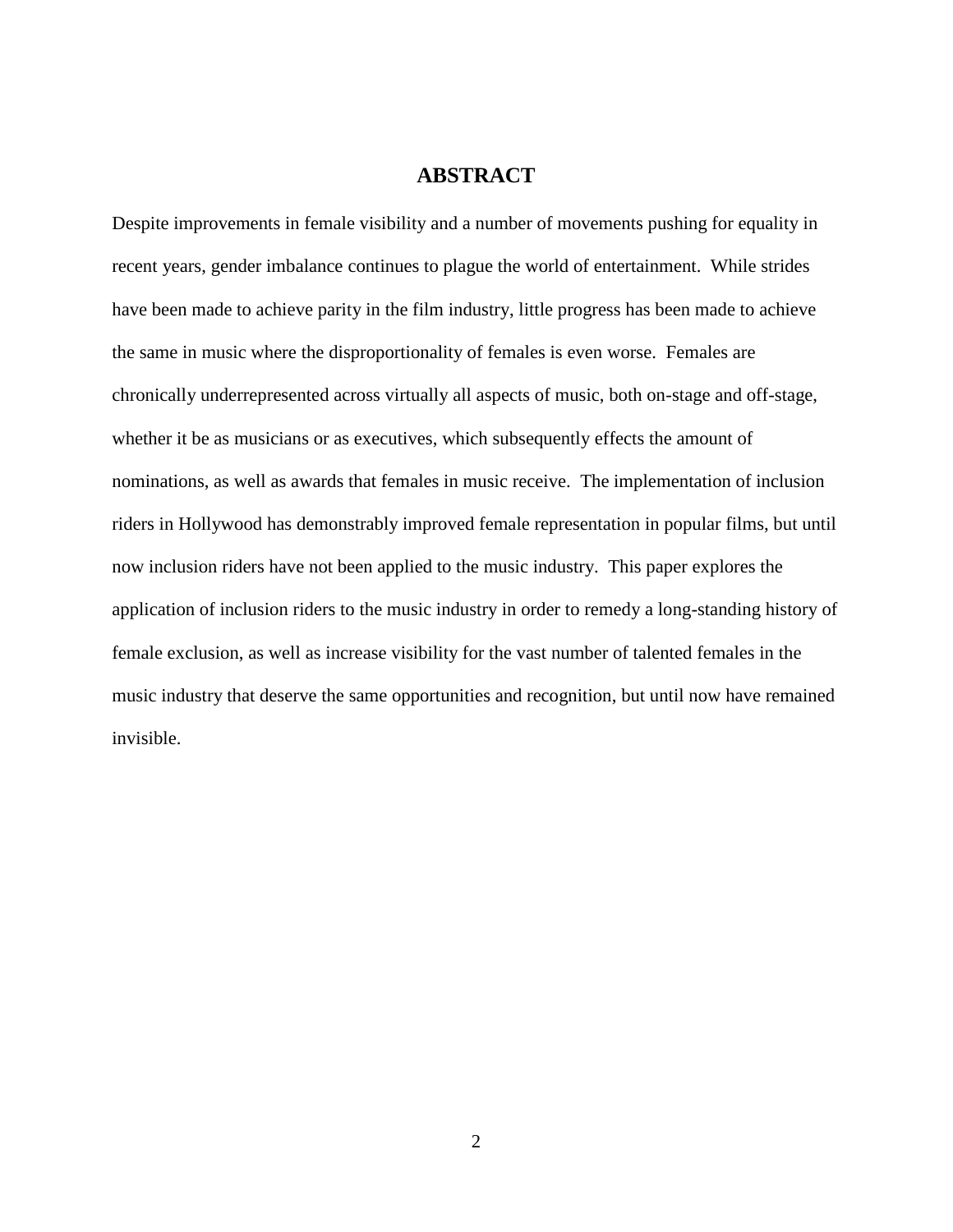## **TABLE OF CONTENTS**

| I.   |                                                                                                                      |
|------|----------------------------------------------------------------------------------------------------------------------|
|      |                                                                                                                      |
|      |                                                                                                                      |
|      |                                                                                                                      |
|      |                                                                                                                      |
| II.  |                                                                                                                      |
| III. | HOW INCLUSION RIDERS CAN IMPROVE EQUALITY IN MUSIC25                                                                 |
|      | A. Inclusion Riders Can Increase the Presence of Female Songwriters26                                                |
|      | B. Inclusion Riders Can Improve the Visibility of Female Producers and Engineers28                                   |
|      | C. Inclusion Riders Can Improve the Lack of Females in Festivals and on Tours31                                      |
| IV.  | POTENTIAL OBSTACLES OF IMPLEMENTING INCLUSION RIDERS IN THE<br>MUSIC INDUSTRY AND THE LIMITATIONS OF THIS RESEARCH33 |
|      |                                                                                                                      |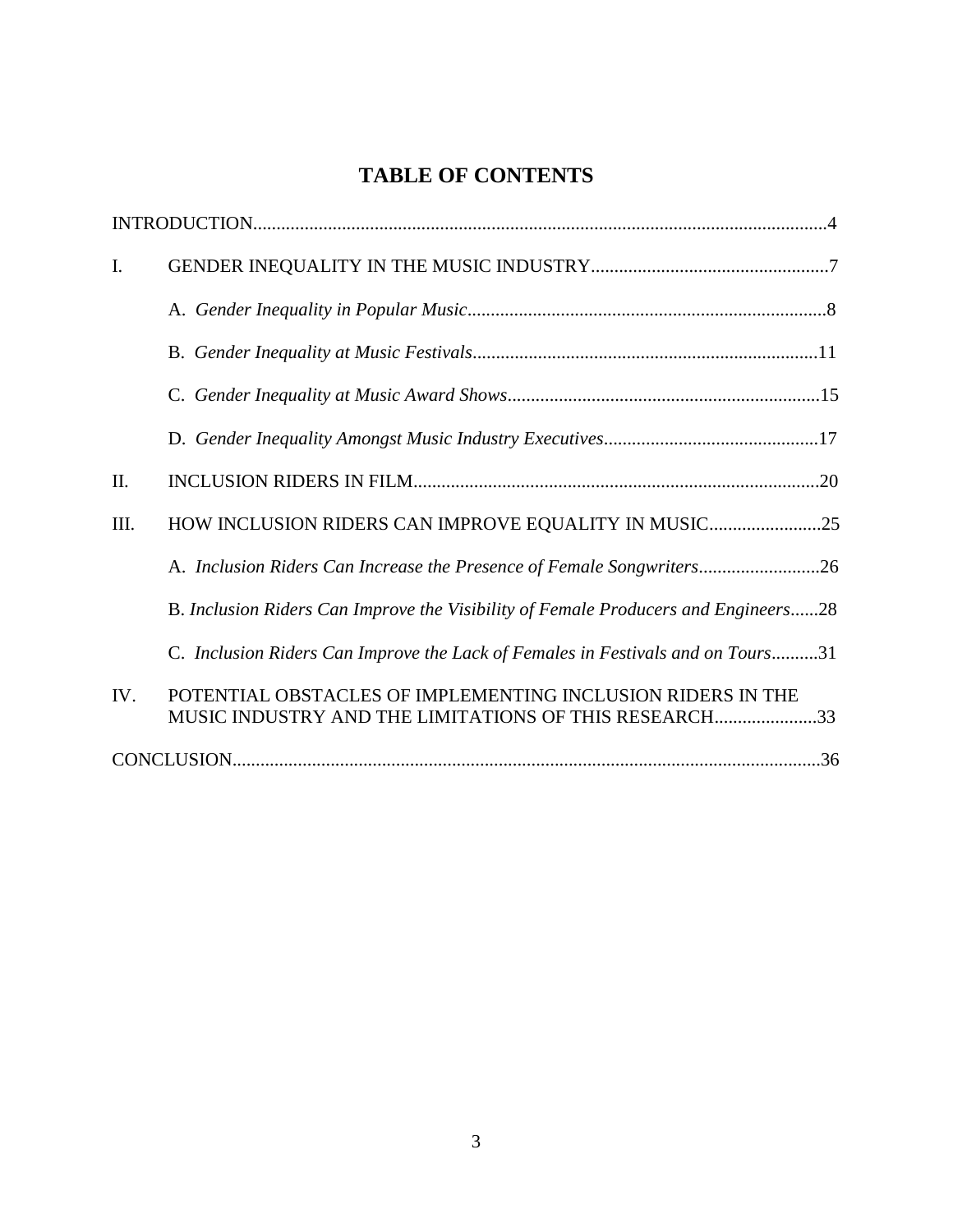### **"CAN'T HOLD US DOWN" 2 : HOW TO USE INCLUSION RIDERS TO INCREASE GENDER DIVERSITY IN THE MUSIC INDUSTRY**

#### INTRODUCTION

In 2017, females were at the forefront of national conversation – spearheading powerful cultural movements such as  $\# \text{MeToo}$ , followed by  $\# \text{TimesUp}$  in January of 2018.<sup>3</sup> With such colossal Hollywood dialogues, designed in-part to highlight female inequality in entertainment, how could it be that 2017 simultaneously marked a "six-year low for female artists in popular music?"<sup>4</sup> Although more than half of the United States' music streaming audience is female, this number stands in stark contrast to female representation within the music industry itself.<sup>5</sup>

From 2012 to 2017, only 22.4% of artists and 12.3% of songwriters included on the *Billboard* Hot 100 were female.<sup>6</sup> Even worse, "the ratio of male to female producers" amongst 300 chart-topping songs was 49 to 1, with an even smaller number of women coming from underrepresented racial or ethnic backgrounds.<sup>7</sup> Perhaps the most prominent showing of gender disparity in music is the exclusion of females from music award shows, both as nominees and as

 $\overline{a}$ 

http://assets.uscannenberg.org/docs/inclusion-in-the-recording-studio.pdf.

<sup>2.</sup> *Id.*

<sup>3.</sup> Ashley Hodge, *Every Feminist Hashtag You Need to Know, From #MeToo to #TimesUp*, YOUR DREAM BLOG (Feb. 5, 2018),

https://yourdream.liveyourdream.org/2018/02/feminist-hashtags-metoo-timesup/.

<sup>4.</sup> *In music industry, female songwriters and producers are outnumbered by men*, USC NEWS (Jan. 25, 2018), https://news.usc.edu/135288/in-music-industry-female-songwriters-andproducesr-are-outnumbered-by-men/.

<sup>5.</sup> RIAA.com, Music Consumer Profile – 2017, http://www.riaa.com/wpcontent/uploads/2018/05/MusicWatch-Consumer-Profile-2017.pdf (last visited December 27, 2018).

<sup>6.</sup> Stacy L. Smith et al., USC ANNENBERG INCLUSION INITIATIVE, *Inclusion in the Recording Studio? Gender and Race/Ethnicity of Artists, Songwriters & Producers across 600 Popular Songs from 2012-2017* (2018), available at

<sup>7.</sup> *Id.*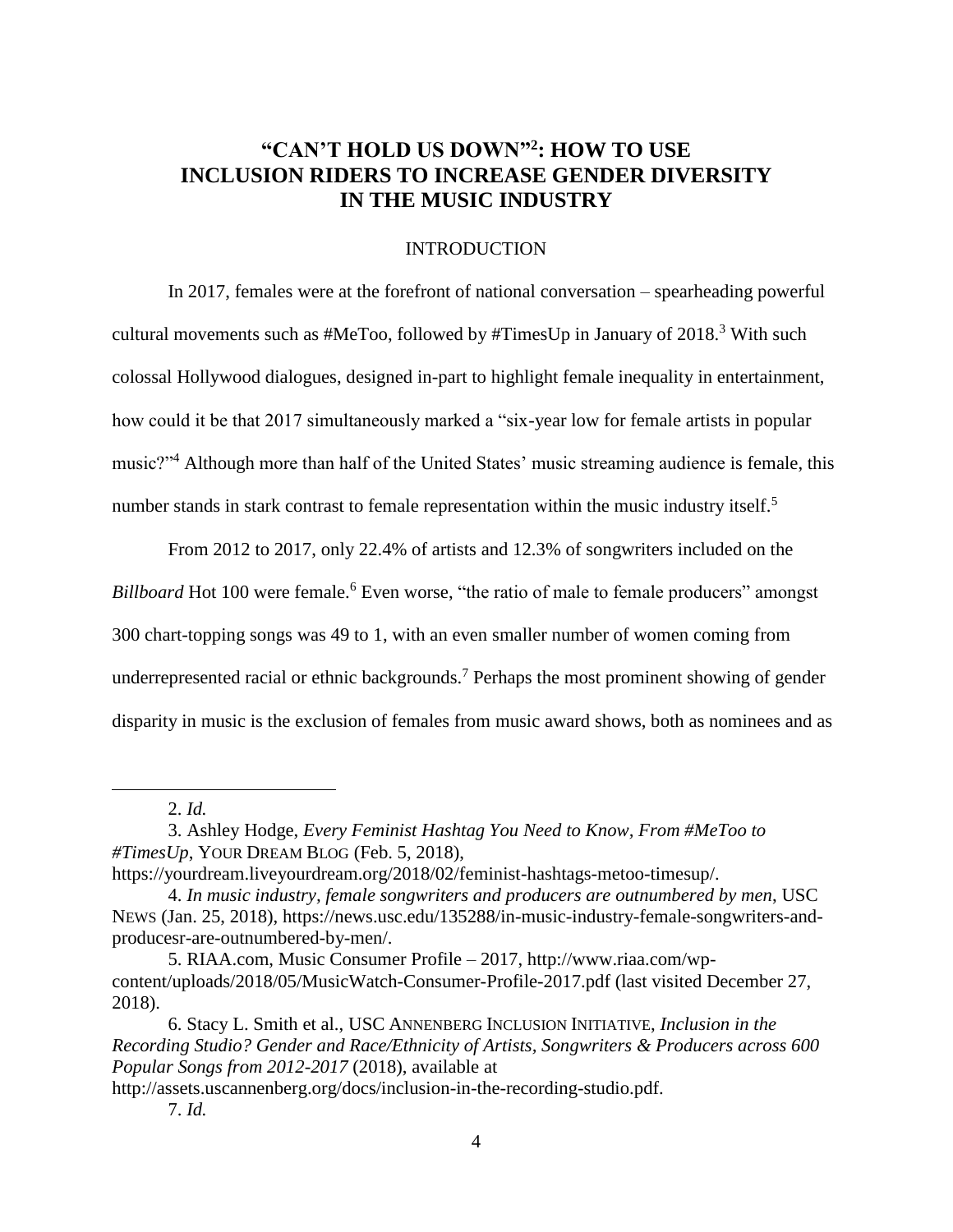winners.<sup>8</sup> Considered one of most coveted music accolades in the world, the Grammy Awards have a troubled history of flagrant gender inclusion issues, with "only one female performer winning a major solo award" in 2018.<sup>9</sup> While the 61<sup>st</sup> Annual Grammy Awards in February 2019 provided a glimpse of hope for a more promising future of female acknowledgment, including "Cardi B, making history as the first solo woman to win for rap album," other prestigious music award shows still demonstrate blatant inequality.<sup>10</sup>

Behind the scenes, females working in the music business accounted for only 17% of the 2018 *Billboard* Power 100 List.<sup>11</sup> Of the "13 frontline major record label groups operating in the United States," only one label is currently "run by a female [...], [and] one of them [...] is co-run by a woman."<sup>12</sup> In the live performance sector, based on a survey of the 19 biggest festivals from

<sup>8.</sup> Chris Richards, *The Grammys just tried to fix its diversity problem. Will we end up with more of the same?*, Style – Perspective (Dec. 7 2018), https://www.washingtonpost.com (search "The Grammys just tried to fix its diversity problem"); Emily Yahr, *The AMC Awards were another glaring spotlight on the lack of opportunities for women in country music*, Pop Culture (April 9, 2019), https://www.washingtonpost.com/arts-entertainment/2019/04/09/acmawards-were-another-glaring-spotlight-lack-opportunities-women-countrymusic/?utm\_term=.721325e2d94d.

<sup>9.</sup> Kate Feldman, *Grammys point spotlight at women and diversity following 2018 debacle*, Music/Entertainment (Feb. 11, 2019),

https://www.nydailynews.com/entertainment/music/ny-ent-grammy-awards-2019-diversityinclusion-20190210-story.html.

<sup>10.</sup> Lorraine Ali, *Was this year's Grammys the beginning of the end for a white, male music industry?*, Music/Entertainment (Feb. 11, 2019), https://www.latimes.com/entertainment/music/la-et-ms-grammys-diversity-race-women-

<sup>20190211-</sup>story.html.

<sup>11.</sup> Bonnie Marcus, *The Music Industry Remains a Boy's Club: How Do Women Break In?*, Forbes (Apr. 3, 2018), https://www.forbes.com/sites/bonniemarcus/2018/04/03/the-musicindustry-remains-a-boys-club-how-do-women-break-in/#5f790f5bd3f7.

<sup>12.</sup> Tim Ingham, *The Major Record Companies Have a Big Gender Problem – But There are Positive Signs for the Future*, Music Features (Apr. 15, 2019), https://www.rollingstone.com/music/music-features/the-major-record-companies-have-a-big-

gender-problem-but-there-are-positive-signs-for-the-future-821037/.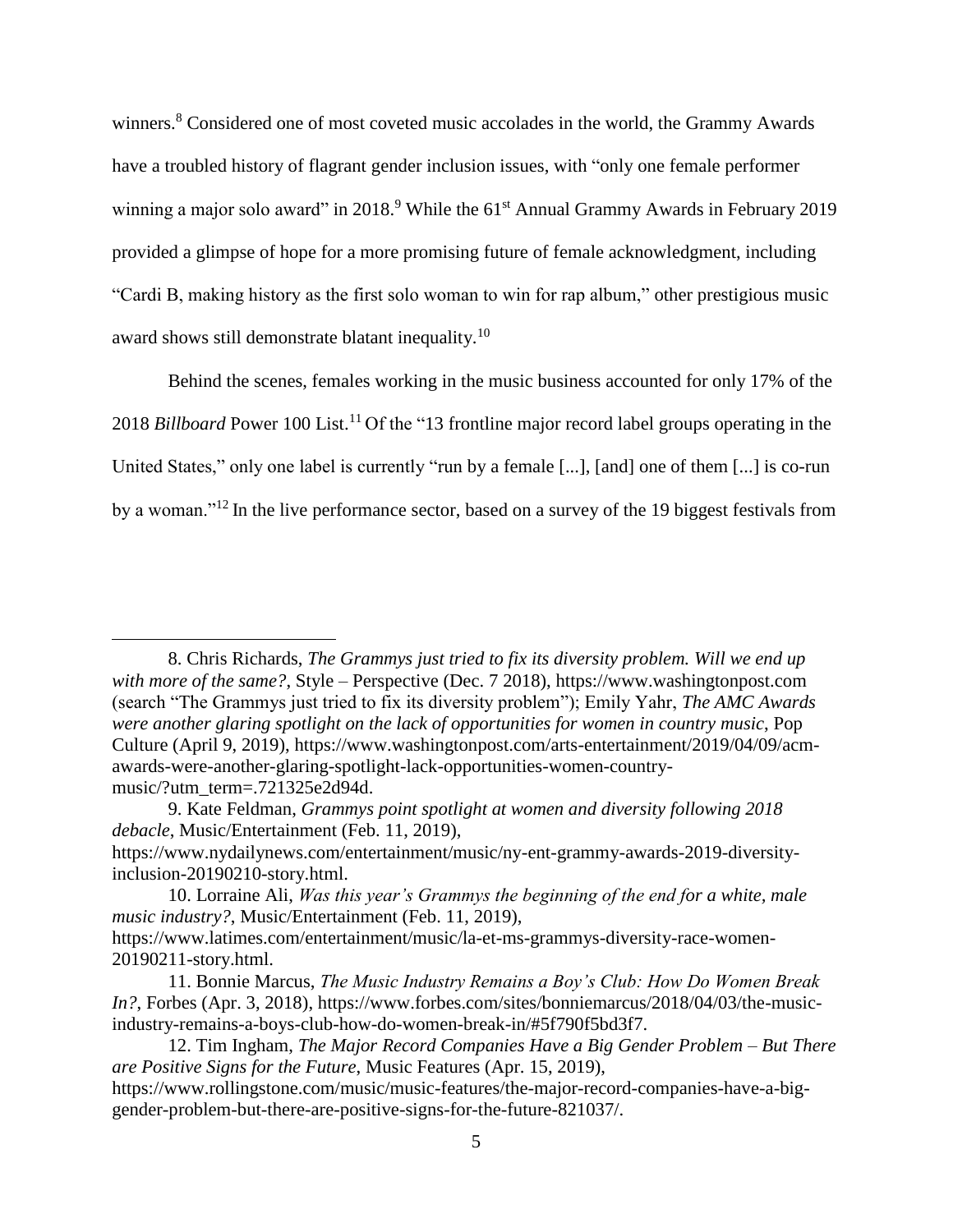2017 to 2018, "seven out of 10 artists on festival bills [were] men or all-male bands."<sup>13</sup> These statistics demonstrate that although important discussions may have begun and some progress has been made, real, workable solutions to remedy such inequalities remain to be seen.

But on March 4, 2018, Frances McDormand closed her Oscar acceptance speech for Best Actress with two words that have the power to not only alter the landscape of diversity in film, but also effectuate critical change in the music industry.<sup>14</sup> Those two words were: "Inclusion. Rider."<sup>15</sup> Although this concept, first proposed by Dr. Stacy L. Smith in 2014, is gaining momentum in the film industry, it remains practically non-existent in music.<sup>16</sup> An inclusion rider is a legal provision that can be added to a musician, actor, or content creator's contract which guarantees a certain amount of diversity among a project's participants, including based on gender and race.<sup>17</sup> While performers can request to have inclusion riders included in their agreements, the reality is that this demand is typically reserved for only the most prominent entertainers who harbor superior bargaining power.<sup>18</sup> Moreover, although inclusion riders are actively being implemented in film to increase diversity amongst actors on-screen, as well as

<sup>13.</sup> Rob Mitchum & Diego Garcia-Olano, *Tracking the Gender Balance of This Year's Musical Festival Lineups*, Festival Report (May 1, 2018), https://pitchfork.com/features/festivalreport/tracking-the-gender-balance-of-this-years-music-festival-lineups/.

<sup>14.</sup> *Why an 'inclusion rider' is the answer we need now*, USC Annenberg School for Communication and Journalism (Mar. 5, 2018), https://annenberg.usc.edu/research/whyinclusion-rider-answer-we-need-now.

<sup>15.</sup> *Id.*

<sup>16.</sup> *Id.*

<sup>17.</sup> Colin Dwyer, *What's An Inclusion Rider? Here's The Story Behind Frances McDormand's Closing Words*, NPR (Mar. 5, 2018), https://www.npr.org/sections/thetwoway/2018/03/05/590867132/whats-an-inclusion-rider-here-s-the-story-behind-francesmcdormand-s-closing-wor.

<sup>18.</sup> *Id.*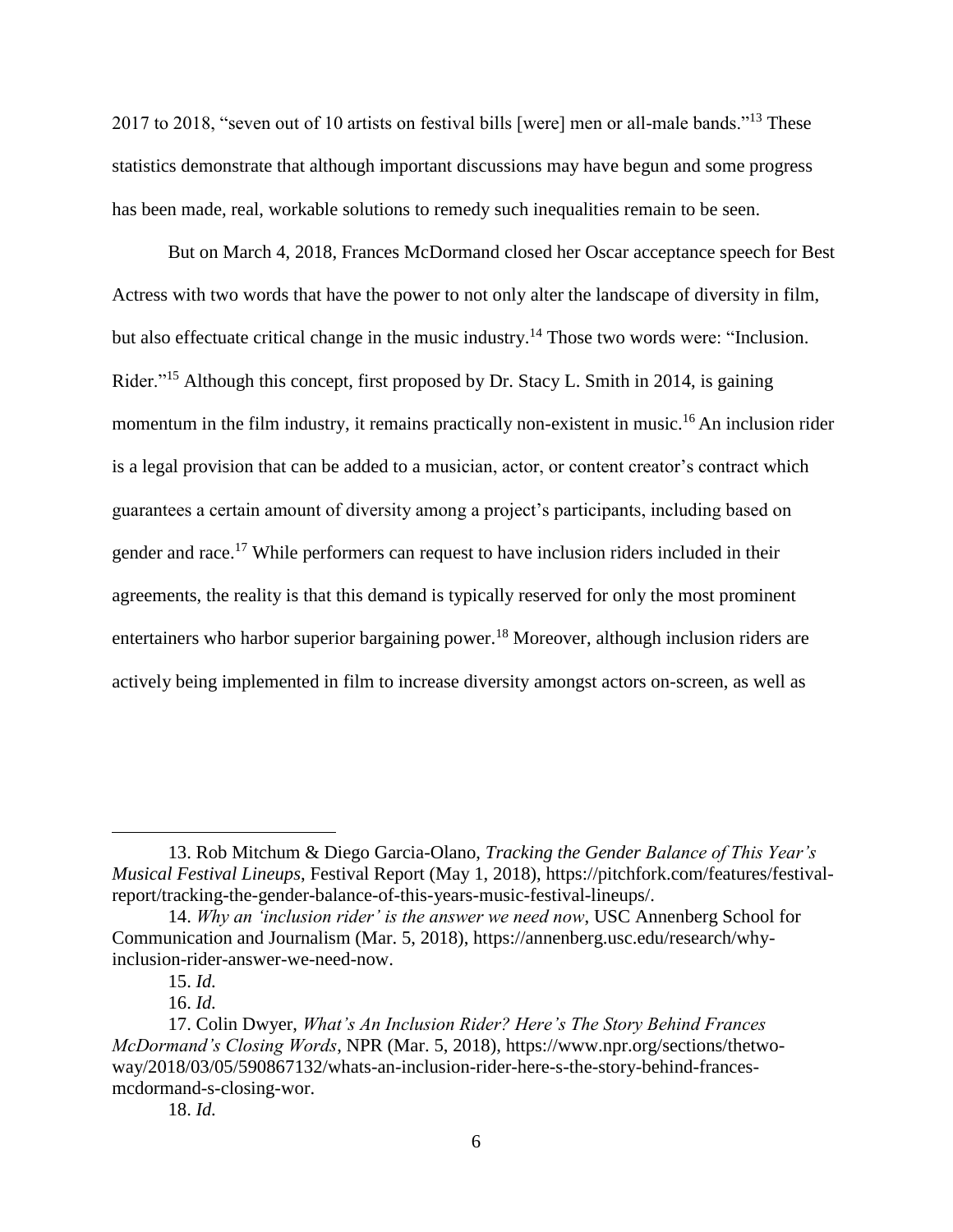development, production, and post-production employees off-screen, its application to the music industry has yet to receive in-depth exploration. 19

Part I of this paper provides a brief overview of current inequalities in four sectors of the music industry. Part II breaks down the background and application of inclusion riders in the film industry. Part III explores three ways that inclusion riders can be used to remedy gender inequality in the music industry. Part IV acknowledges potential limitations to the efficacy of inclusion riders in music, as well as obstacles to their implementation. Part V serves as the conclusion.

#### I. GENDER INEQUALITY IN THE MUSIC INDUSTRY

"The overall level of female representation in music is [...] lower than in the muchmaligned film industry."<sup>20</sup> Women are noticeably absent from effectively all aspects of music, and the number of "women from underrepresented racial or ethnic groups" is even lower.<sup>21</sup> Females are routinely absent from the popular music charts, whether as singers, producers, or songwriters.<sup>22</sup> At music festivals across the globe, artist lineups continue to be predominantly

19. Kalpana Kotagal et al., USC ANNENBERG SCHOOL FOR COMMUNICATION AND JOURNALISM, *Inclusion Rider Template* (2018), available at http://assets.uscannenberg.org.s3.amazonaws.com/docs/inclusion-rider-template.pdf.

<sup>20.</sup> Zack O'Malley Greenburg, *For Women In Music, Grammy Debacle Is Just The Tip Of The Iceberg*, Forbes (Feb. 2, 2018),

https://www.forbes.com/sites/zackomalleygreenburg/2018/02/02/for-women-in-music-grammydebacle-is-just-the-tip-of-the-iceberg/#2ee001a72a3f.

<sup>21.</sup> Stacy L. Smith et al., USC ANNENBERG INCLUSION INITIATIVE, *Inclusion in the Recording Studio? Gender and Race/Ethnicity of Artists, Songwriters & Producers across 600 Popular Songs from 2012-2017* (2018), available at

http://assets.uscannenberg.org/docs/inclusion-in-the-recording-studio.pdf. 22. *Id.*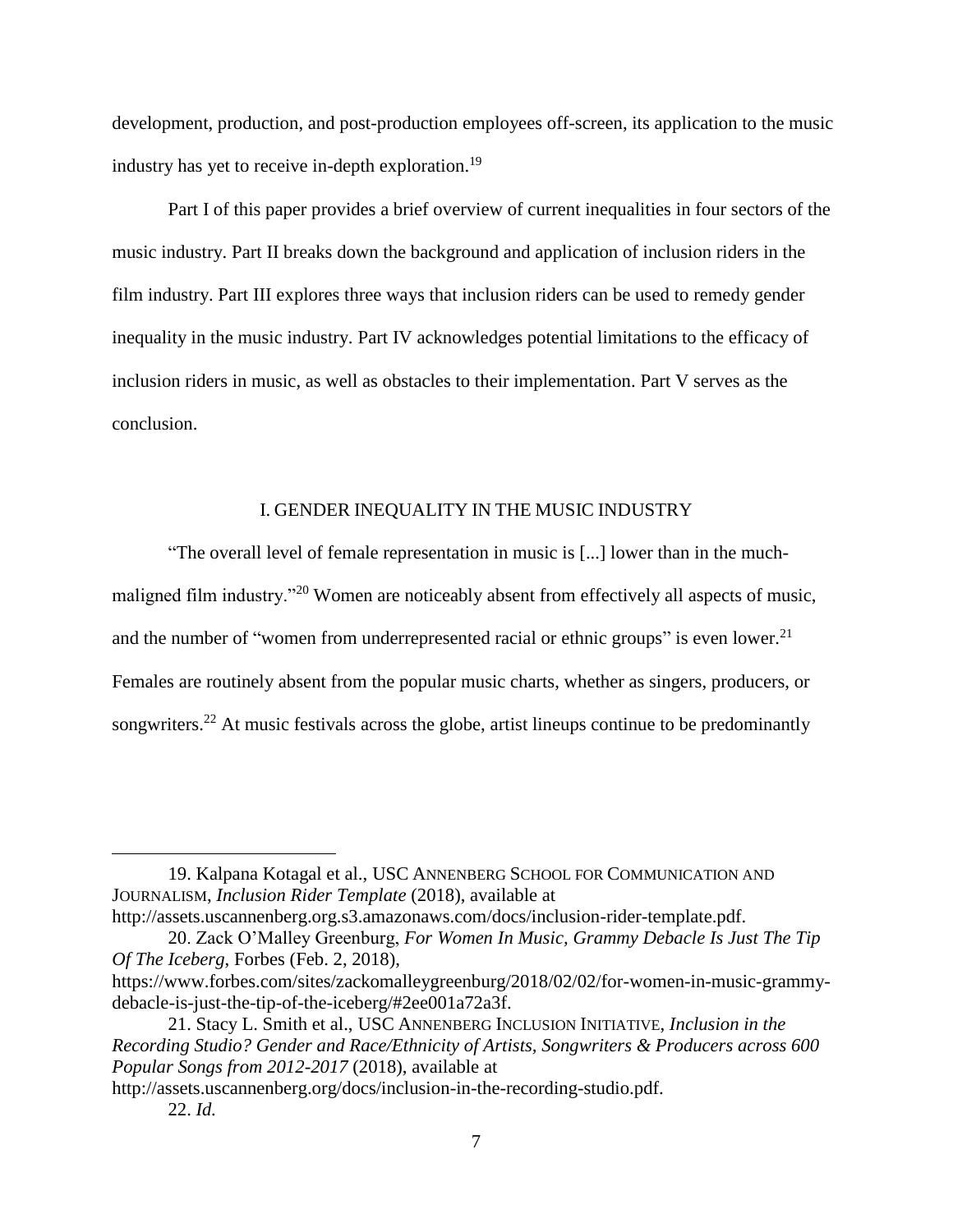male.<sup>23</sup> Further, the number of females who receive nominations or awards at music award shows is markedly low in comparison to male winners and nominees.<sup>24</sup> At the helm of the most powerful record labels in the world are male executives who generally receive higher pay and more opportunities than their female colleagues.<sup>25</sup> But in order to repair this extensive gender inequality, it is crucial to understand how deep the inequality actually goes.

#### A. *Gender Inequality in Popular Music*

 $\overline{a}$ 

Females are grossly underrepresented amongst popular music. Popular music, by definition, is "music written and marketed with the intention of achieving mass distribution and sales."<sup>26</sup> Therefore, songs which amass commercial success on popular music charts are an indication of the songs that are arguably the most listened to by the general public. Though a focus on popular music may exclude less mainstream, or indie artists, which likely face the same,

<sup>23.</sup> Rob Mitchum & Diego Garcia-Olano, *Tracking the Gender Balance of This Year's Musical Festival Lineups*, Festival Report (May 1, 2018), https://pitchfork.com/features/festivalreport/tracking-the-gender-balance-of-this-years-music-festival-lineups/.

<sup>24.</sup> Stacy L. Smith et al., USC ANNENBERG INCLUSION INITIATIVE, *Inclusion in the Recording Studio? Gender and Race/Ethnicity of Artists, Songwriters & Producers across 700 Popular Songs from 2012-2018* (2019), available at http://assets.uscannenberg.org/docs/aiiinclusion-recording-studio-2019.pdf.

<sup>25.</sup> Tim Ingham, *The Major Record Companies Have a Big Gender Problem – But There are Positive Signs for the Future*, Music Features (Apr. 15, 2019), https://www.rollingstone.com/music/music-features/the-major-record-companies-have-a-biggender-problem-but-there-are-positive-signs-for-the-future-821037/; Murray Stassen, *Revealed: What Major Labels Are Paying Women Compared To Men In The UK*, Music Business Worldwide (Apr. 4, 2019), https://www.musicbusinessworldwide.com/revealed-what-majorlabels-are-paying-women-compared-to-men-in-the-uk/; Ange McCormack, *By the numbers 2018: The gender gap in the Australian music industry*, Hack (Mar. 8, 2018), https://www.abc.net.au/triplej/programs/hack/by-the-numbers-2018/9524084.

<sup>26. &</sup>quot;popular music." *Merriam-Webster Online Dictionary*. 2019. www.merriamwebster.com (last visited Apr. 26, 2019).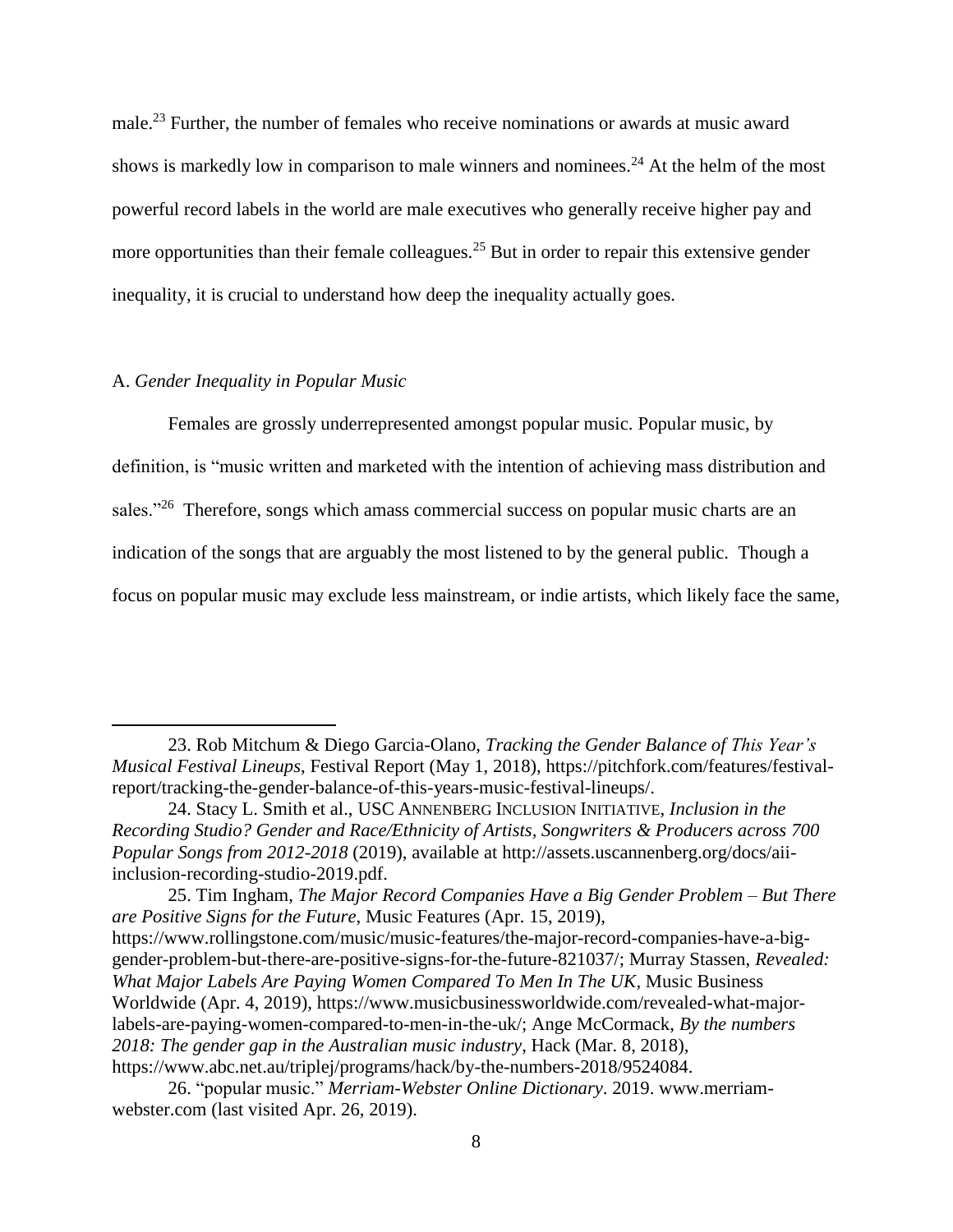if not greater gender disparity, popular songs have the widest audience and thus, the power to push the agenda of music. $27$ 

In the United States, the gold standard of music record charts which reflect popular music is the *Billboard* Hot 100.<sup>28</sup> In a landmark study published in 2018 by the *USC Annenberg Inclusion Initiative*, based on an examination of "600 popular songs" across five years, females represented only a marginal number of artists, songwriters, and producers when considered against their male colleagues.<sup>29</sup> In 2017, females accounted for only 16.8% of artists in popular music, and the male to female ratio of artists on the *Billboard* Hot 100 from 2012 to 2017 was  $3.5$  to  $1.^{30}$  Regardless of genre, the number of employment opportunities available to male artists are considerably greater than for female artists.<sup>31</sup>

During the same period, males accounted for 87.7% "of the 2,767 songwriters credited."<sup>32</sup> Demonstrating sizable control over the market, "nine male songwriters [...] have been responsible for almost one-fifth of the top songs in the last six years."<sup>33</sup> While "the top male writer has 36 credits, the top female writer has 15 credits."<sup>34</sup> A mere 2% of producers were

<sup>27.</sup> Stacy L. Smith et al., USC ANNENBERG INCLUSION INITIATIVE, *Inclusion in the Recording Studio? Gender and Race/Ethnicity of Artists, Songwriters & Producers across 600 Popular Songs from 2012-2017* (2018), available at

http://assets.uscannenberg.org/docs/inclusion-in-the-recording-studio.pdf.

<sup>28.</sup> Chris Molanphy, *How The Hot 100 Became America's Hit Barometer*, All Things Considered (Aug. 1, 2013), https://www.npr.org/sections/therecord/2013/08/16/207879695/howthe-hot-100-became-americas-hit-barometer.

<sup>29.</sup> Stacy L. Smith et al., USC ANNENBERG INCLUSION INITIATIVE, *Inclusion in the Recording Studio? Gender and Race/Ethnicity of Artists, Songwriters & Producers across 600 Popular Songs from 2012-2017* (2018), available at

http://assets.uscannenberg.org/docs/inclusion-in-the-recording-studio.pdf.

<sup>30.</sup> *Id.*

<sup>31.</sup> *Id.*

<sup>32.</sup> *Id.*

<sup>33.</sup> *Id.*

<sup>34.</sup> *Id.*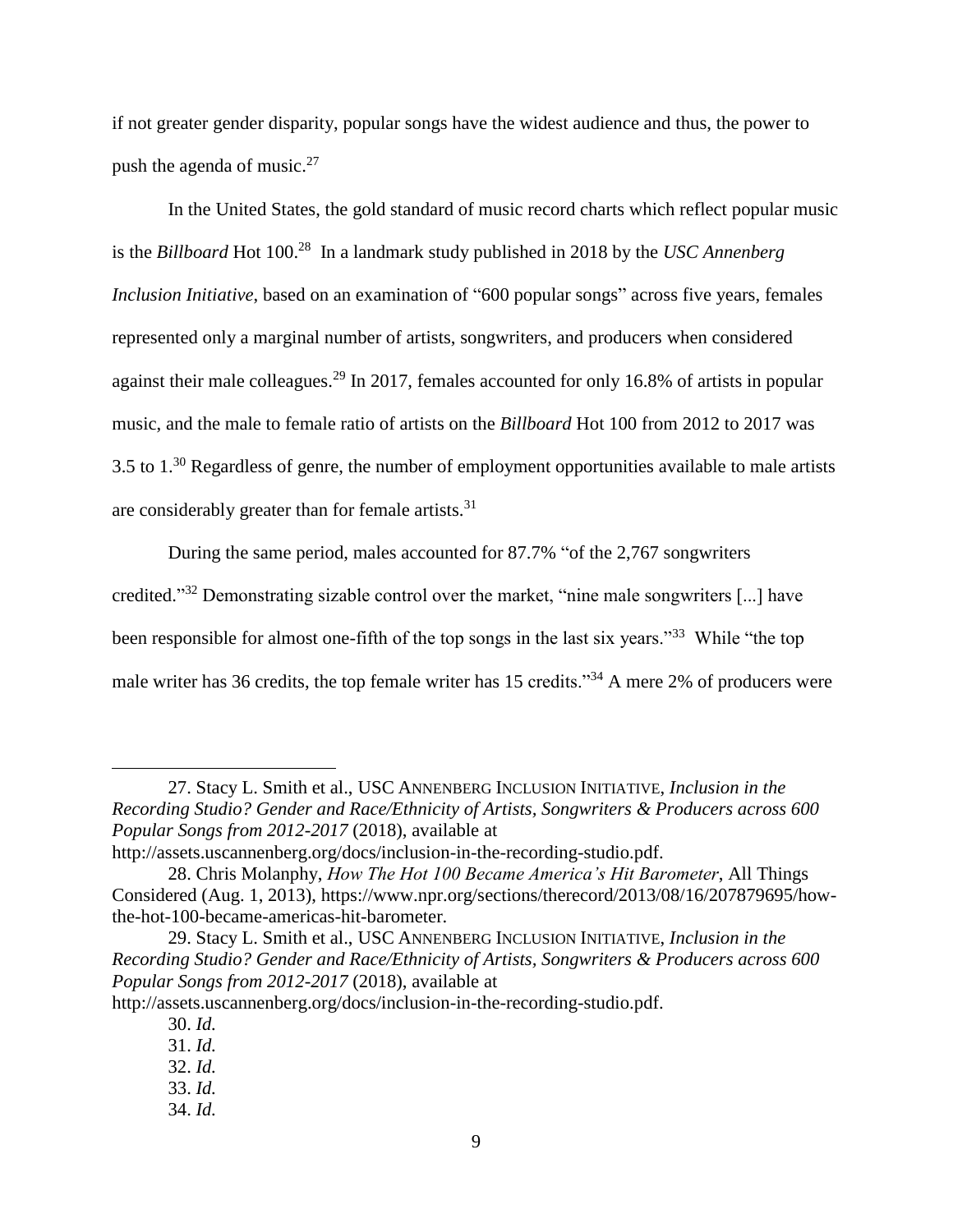females, and "only 2 out of 651 producers were females from an underrepresented racial/ethnic group" making underrepresented females virtually "invisible as producers."<sup>35</sup>

In the most recent version of the *USC Annenberg Inclusion Initiative* study from February 2019, which analyzed "700 popular songs" across six years, the male to female ratio remained stagnant at 3.6:1.<sup>36</sup> With a two-point increase from the previous study, "the ratio of male to female producers across 400 popular songs is 47 to 1."<sup>37</sup> The percentage of female songwriters increased only 0.7% to 12.2% from 2017 to 2018.<sup>38</sup> The survey also demonstrated a rate of only 2.1% female producers, while "[w]omen of color [remained] invisible as producers," with only "4 out of 871 producers [being] women of color."<sup>39</sup> Overall, only 21.7% of artists and 12.3% of songwriters present amongst the "700 popular songs" were female.<sup>40</sup> Aside from mainstream music, country music suffers from a similar plight when it comes to chart representation, with only 4% female songwriters.<sup>41</sup> Of "Billboard's top country 10 music artists of all time," Reba McEntire is only female included on the list, and in 2017, "Billboard reported no solo female artist ranked in the top 10 for country airplay."<sup>42</sup>

<sup>35.</sup> *Id.*

<sup>36.</sup> Stacy L. Smith et al., USC ANNENBERG INCLUSION INITIATIVE, *Inclusion in the Recording Studio? Gender and Race/Ethnicity of Artists, Songwriters & Producers across 700 Popular Songs from 2012-2018* (2019), available at http://assets.uscannenberg.org/docs/aiiinclusion-recording-studio-2019.pdf.

<sup>37.</sup> *Id.*

<sup>38.</sup> *Id.*

<sup>39.</sup> *Id.*

<sup>40.</sup> *Id.*

<sup>41.</sup> *Id.*

<sup>42.</sup> Laura Santhanam, *How female musicians amplify each other when the industry won't*, PBS News Hour – Arts (Mar. 22, 2019), https://www.pbs.org/newshour/arts/how-femalemusicians-amplify-each-other-when-the-industry-wont.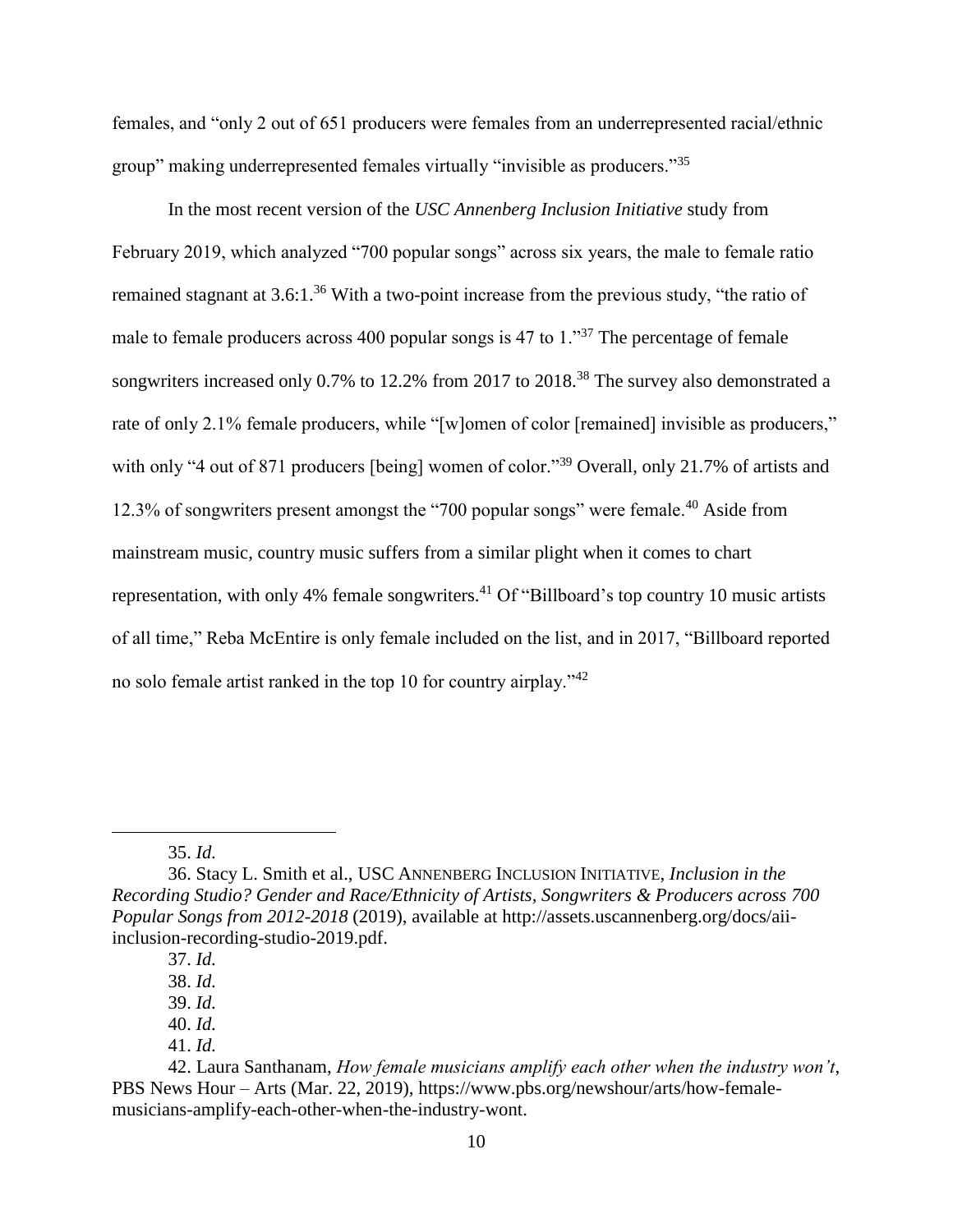#### B. *Gender Inequality at Music Festivals*

The global music festival industry is one of the largest, most blatant displays of female inequality in music. At the same time, music festivals offer massive opportunities to equal the playing field and provide an optimal platform for the implementation of inclusion riders. In 2019, the United States alone will host over 240 music festivals, many of which will offer sizable lineups, including upwards of 60 artists per day.<sup>43</sup> But while as of 2014, "[w]omen make up 51 percent of the 32 million people who attend festivals annually," musical festival lineups fall significantly short in reflecting the same gender parity.<sup>44</sup>

Beyoncé made international news with her headlining performance at the 2018 Coachella Valley Music and Arts Festival.<sup>45</sup> Described as both a "legendary" and "historic" performance, there are disconcerting statistics underlying what made her performance so historic that received minimal recognition. <sup>46</sup> Not only did Beyoncé become the first black woman to ever headline Coachella, but she was only the second solo female headliner in a decade.<sup>47</sup> As one of the largest festivals in the country, Coachella featured just one female headliner in 2019–Ariana Grande– who has now become only the "fourth female headliner in the festival's nearly 20-year

<sup>43.</sup> Music Festival Wizard, Music Festivals: US Festivals,

https://www.musicfestivalwizard.com/festival-guide/us-festivals/ (last visited Apr. 26, 2019). 44. Nina Ulloa, *32 Million People in the U.S. Attend Music Festivals, Breaking News* 

<sup>(</sup>Apr. 14, 2015), https://www.digitalmusicnews.com/2015/04/14/32-million-people-in-the-u-sattend-music-festivals/.

<sup>45.</sup> Yelena Dzhanova, *Coachella dubbed 'Beychella' after historic Beyoncé set*, NBC News (Apr. 15, 2018), https://www.nbcnews.com/pop-culture/music/coachella-dubbedbeychella-after-historic-beyonc-set-n866126.

<sup>46.</sup> *Id.*

<sup>47.</sup> Valerie Lee, *Coachella Hits A Record High of Female Headliners in 2018*, Mixmag (Jan. 5, 2018), https://mixmag.net/read/coachella-hits-a-record-high-of-female-headliners-in-2018-news/; Valentina Zarya, *Coachella Has No Female Headliners For the Ninth Year in a Row*, Fortune (Apr. 18, 2016).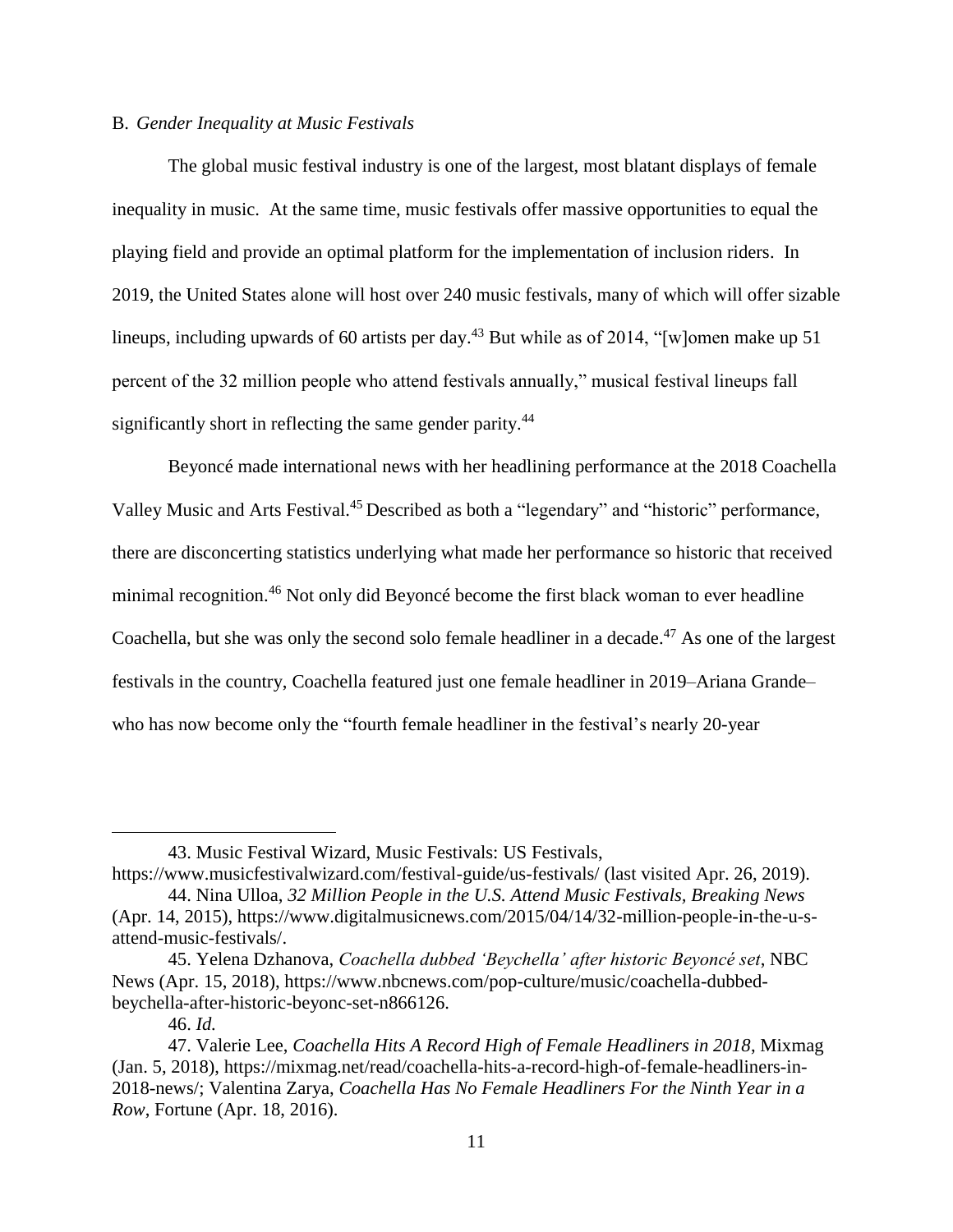history."<sup>48</sup> But Coachella, which generated "more than \$114 million in profits in 2017" is just one out of the "more than 800 music festivals in the U.S. alone"<sup>49</sup>

The gender imbalance of the live performance sector is not limited to American festivals, with research studies in the United Kingdom and Australia revealing similar exclusionary patterns. <sup>50</sup> A study by *BBC News*, which analyzed the posters of the nine largest festivals in the United Kingdom in 2018, revealed that "of 756 acts advertised on the posters of [the] nine festivals" only 23% were female.<sup>51</sup> When London's Wireless Festival first released its 2018 lineup, singer-songwriter Lily Allen tweeted a redacted version of the poster, which, after eliminating all of the names of the male acts, left only three female acts remaining.<sup>52</sup> Meanwhile, in 2017, the "most gender-diverse festival" in Australia offered a lineup with 44% "femaleidentifying acts (or acts featuring both men and women)," while other Australian festivals had as low as 31% female representation.<sup>53</sup>

<sup>48.</sup> Claire Dodson, *Ariana Grande Is Only the Fourth Woman Ever to Headline Coachella*, Music (Jan. 3, 2019), https://www.teenvogue.com/story/ariana-grande-only-fourthwoman-ever-to-headline-coachella.

<sup>49.</sup> Renée Fabian, *Music Festivals 2017: Coachella Hauls In Record \$114 Million In Profit*, News (Oct. 18, 2017), https://www.grammy.com/grammys/news/music-festivals-2017 coachella-hauls-record-114-million-profit; *The Rising Trends of Music Festivals in the U.S.*, Special Events (June 13, 2018), https://deployedresources.com/blog/special-events/the-risingtrends-of-music-festivals-in-the-u-s/.

<sup>50.</sup> *Festivals 2018: The gender gap in music festival line-ups*, Reality Check (July 3, 2018), https://www.bbc.com/news/entertainment-arts-44655719; Ange McCormack, *By the numbers 2018: The gender gap in the Australian music industry*, Hack (Mar. 8, 2018), https://www.abc.net.au/triplej/programs/hack/by-the-numbers-2018/9524084.

<sup>51.</sup> *Festivals 2018: The gender gap in music festival line-ups*, Reality Check (July 3, 2018), https://www.bbc.com/news/entertainment-arts-44655719.

<sup>52.</sup> Lily Allen (@lilyallen), Twitter (Jan. 23, 2018, 10:54am), https://twitter.com/lilyallen/status/955816079363919876.

<sup>53.</sup> Ange McCormack, *By the numbers 2018: The gender gap in the Australian music industry*, Hack (Mar. 8, 2018), https://www.abc.net.au/triplej/programs/hack/by-the-numbers-2018/9524084.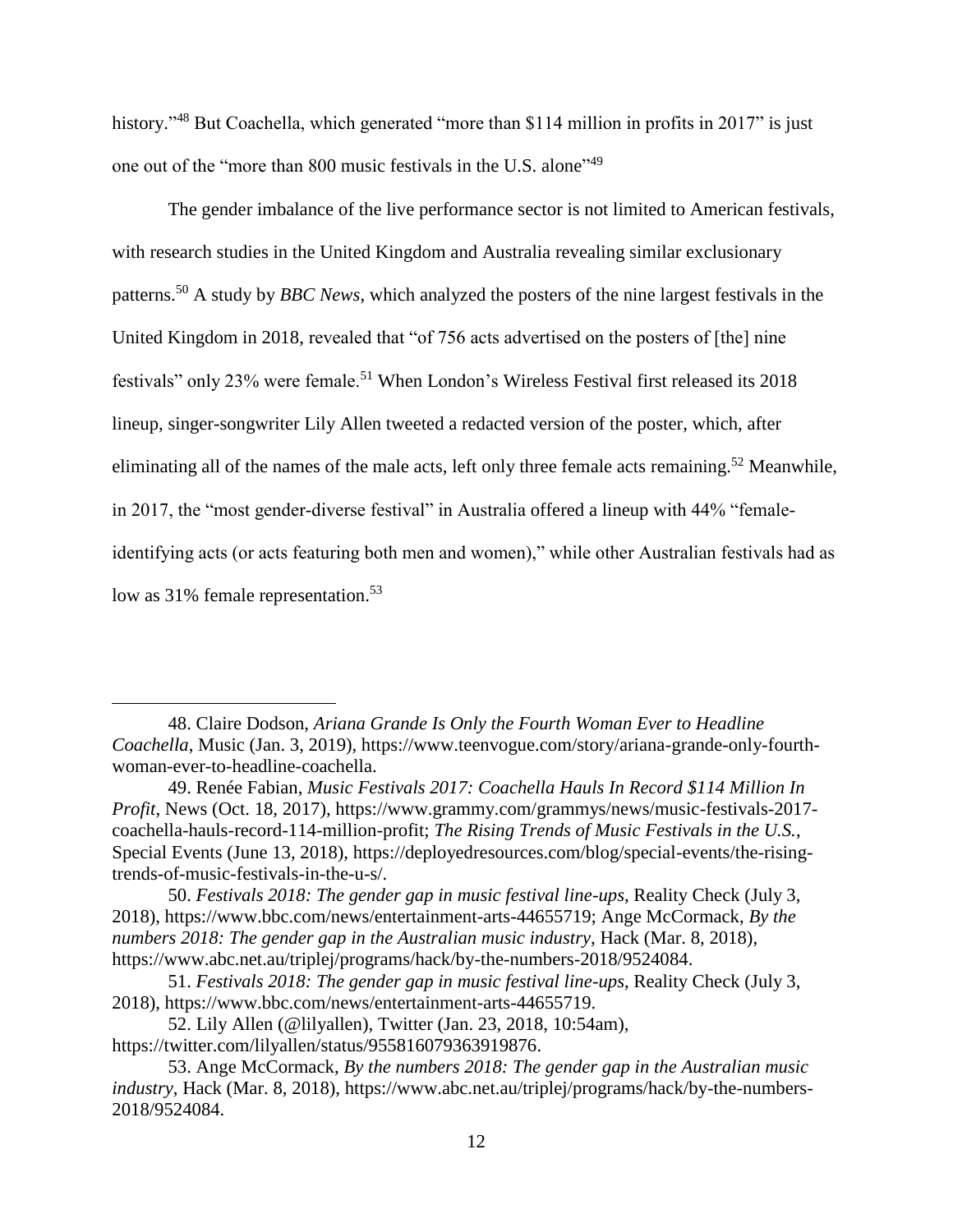To combat this global disparity, Keychange, an organization dedicated to female inclusion in music, announced an initiative in 2018 in which it obtained pledges from 45 international music festivals to implement "a 50/50 gender split on their respective lineups, conference panels, and more by 2022."<sup>54</sup> Since its inception, the number of pledges has increased to over 150 festivals.<sup>55</sup> Festivals that remain noticeably absent from the initiative are not only some of the major United States festivals, including Coachella, but also massive overseas festivals, such as Glastonbury in the United Kingdom, which is considered the "largest greenfield music and performing arts festival in the world" and is attended by approximately 200,000 people per day. 56

In November 2018, Iceland Airwaves became the first music festival to achieve the target of an at least 50% female lineup.<sup>57</sup> While the 2018 Primavera Sound festival in Barcelona had a "50/50 gender split on its main stage," males still occupied 70% of the lineup for the festival overall.<sup>58</sup> Although absent from the official Keychange pledge list, the Pitchfork Music Festival in Chicago achieved a 2018 lineup that was over 50% female, as did Panorama in New York

<sup>54.</sup> Amanda Wicks & Jazz Monroe, *45 Music Festivals Pledge Gender-Equal Lineups by 2022*, Festivals (Feb. 26, 2018), https://pitchfork.com/news/30-music-festivals-pledge-genderequal-lineups-by-2022/.

<sup>55</sup>. Keychange PRS Foundation*, Full List of Festivals Signed Up To Keychange* (2019), available at https://keychange.eu/blog/full-list-of-festivals-signed-up-to-keychange/.

<sup>56.</sup> *Id.*; Lena Felton, *Music festivals have a gender problem. So these friends plotted to fix it*., Music (Oct. 1, 2018), https://www.thelily.com/music-festivals-have-a-gender-problem-sothese-friends-plotted-to-fix-it/; *Music festivals: What's the world's biggest?*, Reality Check (July 4, 2018), https://www.bbc.com/news/world-44697302.

<sup>57.</sup> Alex Marshall, *Some Music Festivals Balk at Booking 50% Female Acts. One Just Did It.*, Music (July 26, 2018), https://www.nytimes.com/2018/07/26/arts/music/women-musicfestival-iceland-airwaves.html.

<sup>58.</sup> I*d.*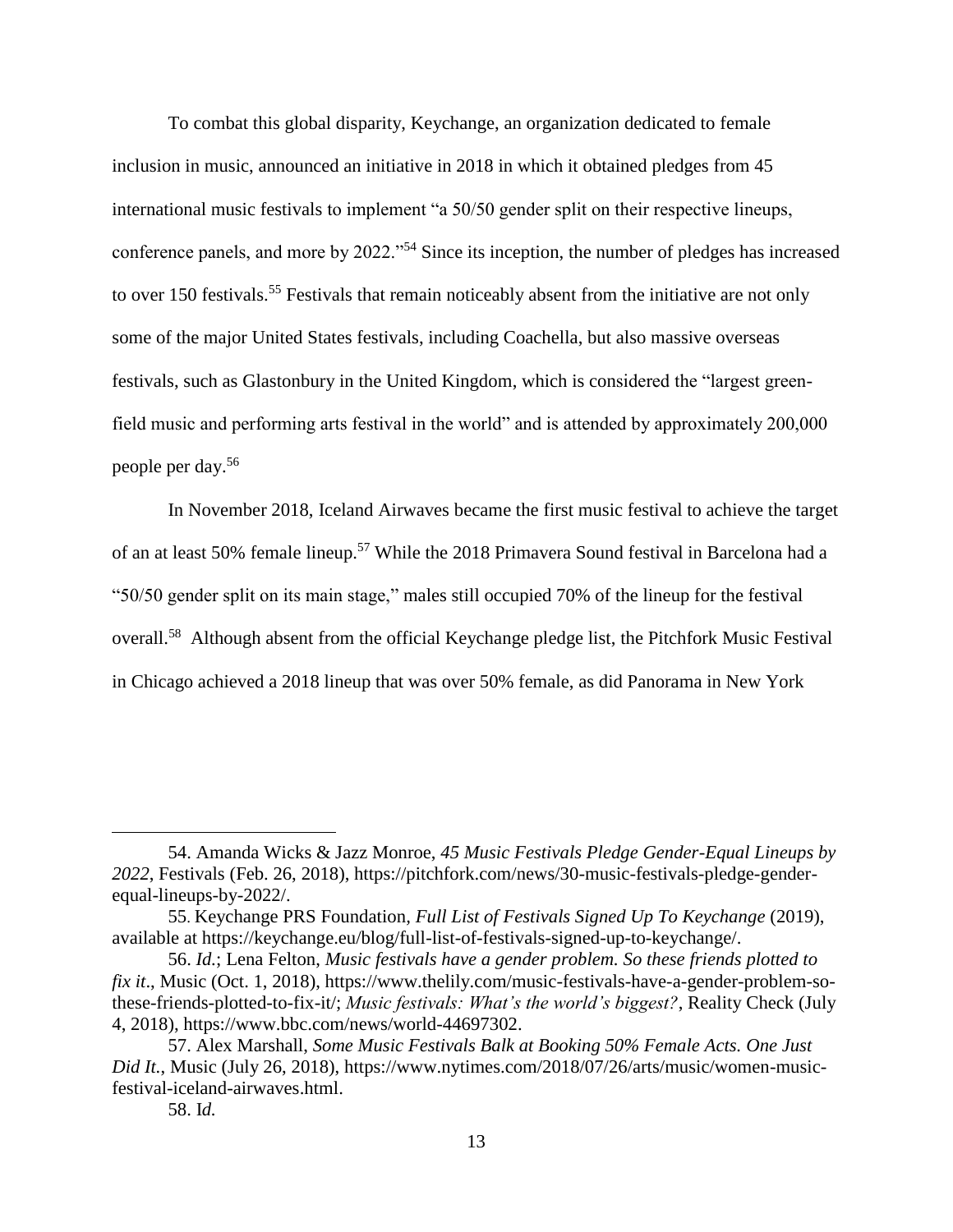City.<sup>59</sup> Pitchfork went on to meet the same gender threshold again in 2019.<sup>60</sup> But while these few festivals have demonstrated that progress is being made, the majority of music festivals still have "a long way to go."<sup>61</sup>

An annual study conducted by *Pitchfork* revealed that based on a 19 festival survey from 2017 to 2018, female representation only "increased from 14 to 19 percent," and "the percentage of groups with at least one female or non-binary member, held relatively steady at 11 percent."<sup>62</sup> Other mainstream music festivals, such as Firefly Music Festival in Dover, Delaware, Bottlerock Napa Valley, and Bunbury Music Festival in Cincinnati, "barely clear[ed] the 20-percent mark when it [came] to female and mixed gender acts in 2018."<sup>63</sup> Bunbury had only one female artist in 2017, in 2018 it doubled this number to two, and in 2019 it has increased to 10 acts that have at least one female out of 45 total acts.<sup>64</sup> Unfortunately, the gender disparity in music festivals is just one facet of a much larger degree of inequality across the entire music industry.

<sup>59.</sup> Keychange PRS Foundation*, Full List of Festivals Signed Up To Keychange* (2019), available at https://keychange.eu/blog/full-list-of-festivals-signed-up-to-keychange/; Rob Mitchum & Diego Garcia-Olano, *Tracking the Gender Balance of This Year's Musical Festival Lineups*, Festival Report (May 1, 2018), https://pitchfork.com/features/festival-report/trackingthe-gender-balance-of-this-years-music-festival-lineups/; Scott Russell, *Panorama NYC Unveils 2018 Lineup: The Weeknd, Janet Jackson, The Killers to Headline*, Music News (Jan. 31, 2018), https://www.pastemagazine.com/articles/2018/01/panorama-2018-lineup.html.

<sup>60.</sup> *Pitchfork Music Festival 2019 Announces Full Lineup*, Pitchfork (Mar. 6, 2019), https://pitchfork.com/news/pitchfork-music-festival-2019-announces-full-lineup/

<sup>61.</sup> Rob Mitchum & Diego Garcia-Olano, *Tracking the Gender Balance of This Year's Musical Festival Lineups*, Festival Report (May 1, 2018), https://pitchfork.com/features/festivalreport/tracking-the-gender-balance-of-this-years-music-festival-lineups/.

<sup>62.</sup> *Id.*

<sup>63.</sup> *Id.*; Jeffrey Greenblatt, *Firefly Music Festival Announces 2019 Lineup*, Festival Lineups (Dec. 11, 2018), https://www.jambase.com/article/firefly-music-festival-2019-lineup; Scott Bernstein, *BottleRock Confirms 2019 Lineup*, Festival Lineups (Jan. 7, 2019), https://www.jambase.com/article/bottlerock-confirms-2019-lineup; Scott Bernstein, *Bunbury Music Festival Announces 2019 Lineup*, Festival Lineups (Feb. 1, 2019), https://www.jambase.com/article/bunbury-festival-2019-lineup.

<sup>64.</sup> Rob Mitchum & Diego Garcia-Olano, *Tracking the Gender Balance of This Year's Musical Festival Lineups*, Festival Report (May 1, 2018), https://pitchfork.com/features/festival-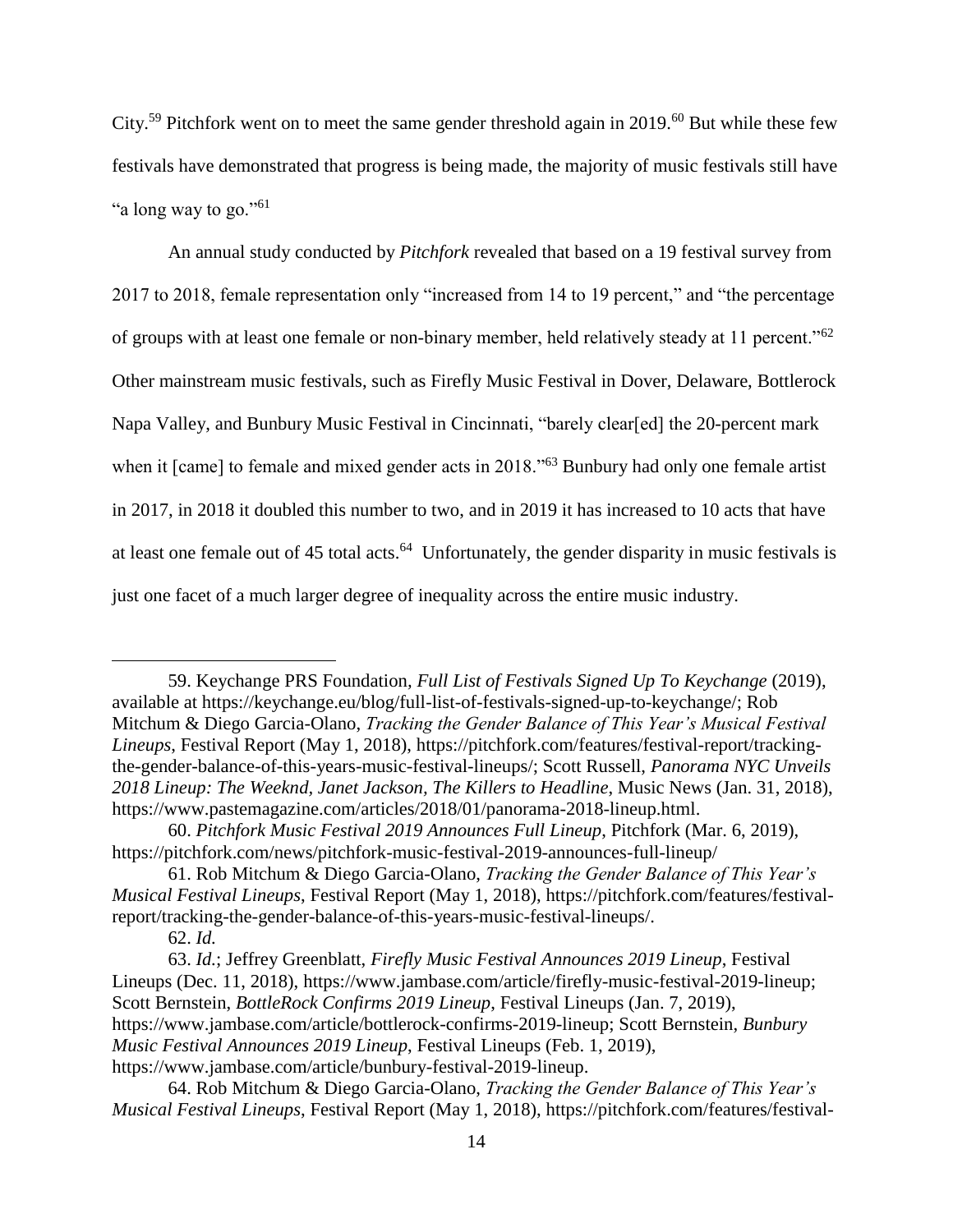#### C. *Gender Inequality at Music Award Shows*

Females are strikingly absent as both music award show nominees and winners. Not only do coveted music award shows, such as the Grammy Awards, serve as recognition of artist achievement, but they often also result in a subsequent boost in artist sales.<sup>65</sup> Therefore, when females are disproportionately nominated in comparison to their male colleagues, females are not receiving the same acknowledgement for their accomplishments. As a result, females do not receive the same opportunities and benefits derived from being nominated for or winning a music award.

At the forefront of music award shows, the Grammy Awards have had chronic and highly transparent gender inequality issues.<sup>66</sup> Out of 1,064 individuals nominated for Grammys, "10.4% of Grammy nominees from 2013-2019 were female. 89.6% were male."<sup>67</sup> Over that same period, while Best New Artist had the highest percentage of female nominees at 41.1%, three major categories had over 90% male nominees, including Producer of the Year, which had only 2.6% female nominees. $^{68}$  Of all female nominees, 36.9% were women of color. $^{69}$ 

report/tracking-the-gender-balance-of-this-years-music-festival-lineups/; Scott Bernstein, *Bunbury Music Festival Announces 2019 Lineup*, Festival Lineups (Feb. 1, 2019), https://www.jambase.com/article/bunbury-festival-2019-lineup.

<sup>65.</sup> Digvijaya Singh, *10 Most Popular Awards In The World*, Culture (Apr. 19, 2018), https://topyaps.com/top-10-famous-awards/; Carl Wiser, *Why The Grammys Matter More Than Ever*, Song Writing Blog (Jan. 11, 2018), https://www.songfacts.com/blog/writing/why-thegrammys-matter-more-than-ever.

<sup>66.</sup> Stacy L. Smith et al., USC ANNENBERG INCLUSION INITIATIVE, *Inclusion in the Recording Studio? Gender and Race/Ethnicity of Artists, Songwriters & Producers across 700 Popular Songs from 2012-2018* (2019), available at http://assets.uscannenberg.org/docs/aiiinclusion-recording-studio-2019.pdf.

<sup>67.</sup> *Id.*

<sup>68.</sup> *Id.*

<sup>69.</sup> *Id.*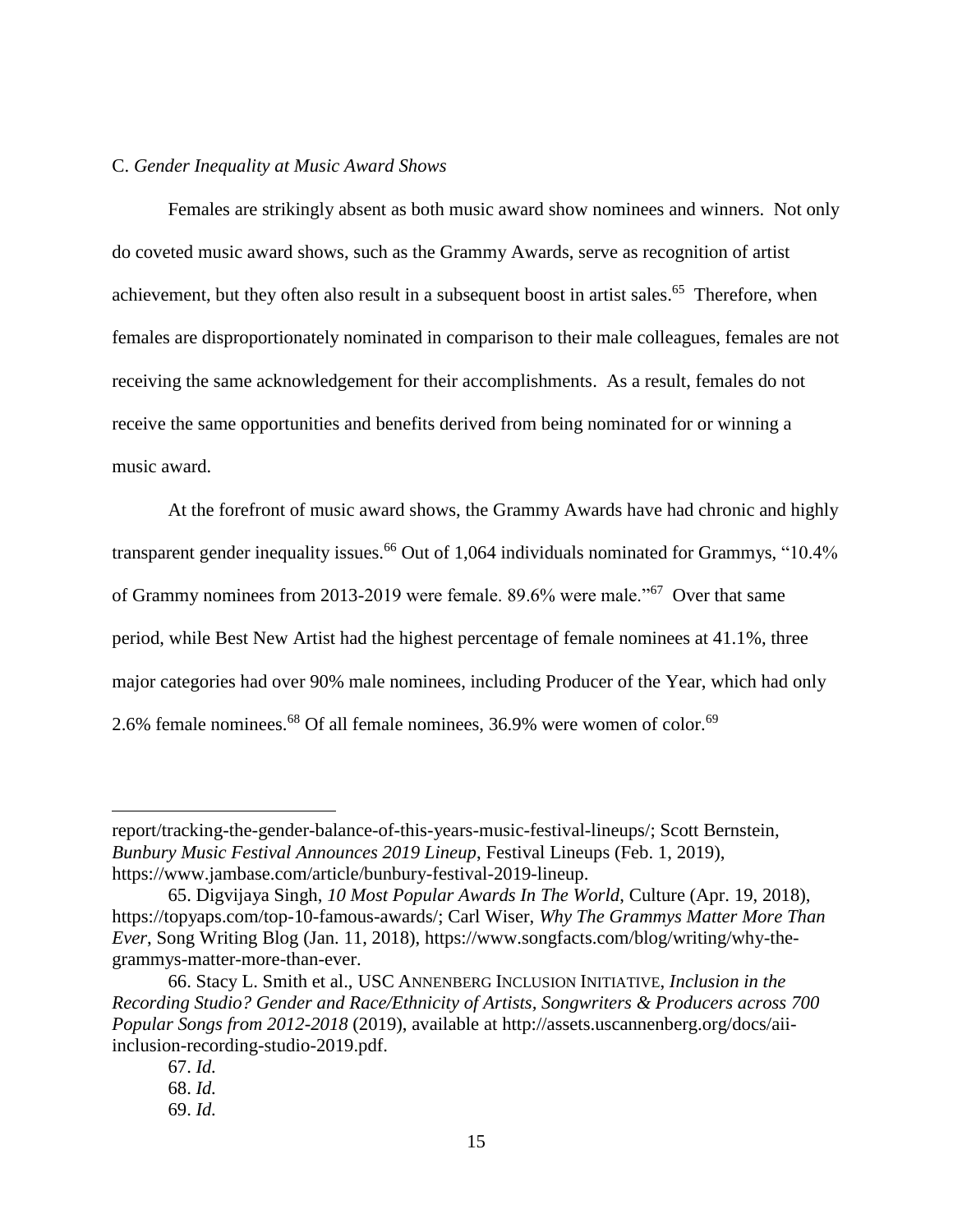That is not to say progress has not been made. In fact, the 2019 Grammy Awards

received praise from critics for finally shining a spotlight on diversity.<sup>70</sup> Cardi B was in winning female company with Dua Lipa, who accepted best new artist; H.E.R., who accepted best R&B album; and Lady Gaga, who took home best pop solo performance.<sup>71</sup> Not only did the opening dialogue of the Grammys include host Alicia Keys alongside Lady Gaga, Jennifer Lopez, Jada Pinkett Smith, and Michelle Obama, but 15 of the 18 performances throughout the evening also included female artists. <sup>72</sup> But while the Grammys have increased the number of nominees across the four major categories from five to eight in an attempt to increase diversity, top artists, including Ariana Grande and Kendrick Lamar, still refused to attend the Grammys, in light of "[t]he Recording Academy's fraught relationship with women and artists of color."<sup>73</sup>

Gender inequality at music award shows is not limited to those showcasing mainstream music. At the 54<sup>th</sup> Annual Academy of Country Music Awards held on April 7, 2019, out of five nominees for Entertainer of the Year not a single nominee was female.<sup>74</sup> Those who watched the

<sup>70.</sup> Kate Feldman, *Grammys point spotlight at women and diversity following 2018 debacle*, Music/Entertainment (Feb. 11, 2019),

https://www.nydailynews.com/entertainment/music/ny-ent-grammy-awards-2019-diversityinclusion-20190210-story.html.

<sup>71.</sup> *Id.*

<sup>72.</sup> *Id.*; Andrew Unterberger, *All the 2019 Grammys Performances, Ranked From Worst to Best*, Grammys (Feb. 11, 2019),

https://www.billboard.com/articles/news/grammys/8497559/grammys-2019-performancesranked.

<sup>73.</sup> Ben Sisario, *Can the Grammys Please Anyone?*, Music (Feb. 7, 2019), https://www.nytimes.com/2019/02/07/arts/music/grammy-awards-diversity.html; Lorraine Ali, *Was this year's Grammys the beginning of the end for a white, male music industry?*, Music/Entertainment (Feb. 11, 2019), https://www.latimes.com/entertainment/music/la-et-msgrammys-diversity-race-women-20190211-story.html.

<sup>74.</sup> Laura Santhanam, *How female musicians amplify each other when the industry won't*, PBS News Hour – Arts (Mar. 22, 2019), https://www.pbs.org/newshour/arts/how-femalemusicians-amplify-each-other-when-the-industry-wont; Emily Yahr, *The ACM Awards were another glaring spotlight on the lack of opportunities for women in country music*, Pop Culture (Apr. 9, 2019), https://www.washingtonpost.com/arts-entertainment/2019/04/09/acm-awards-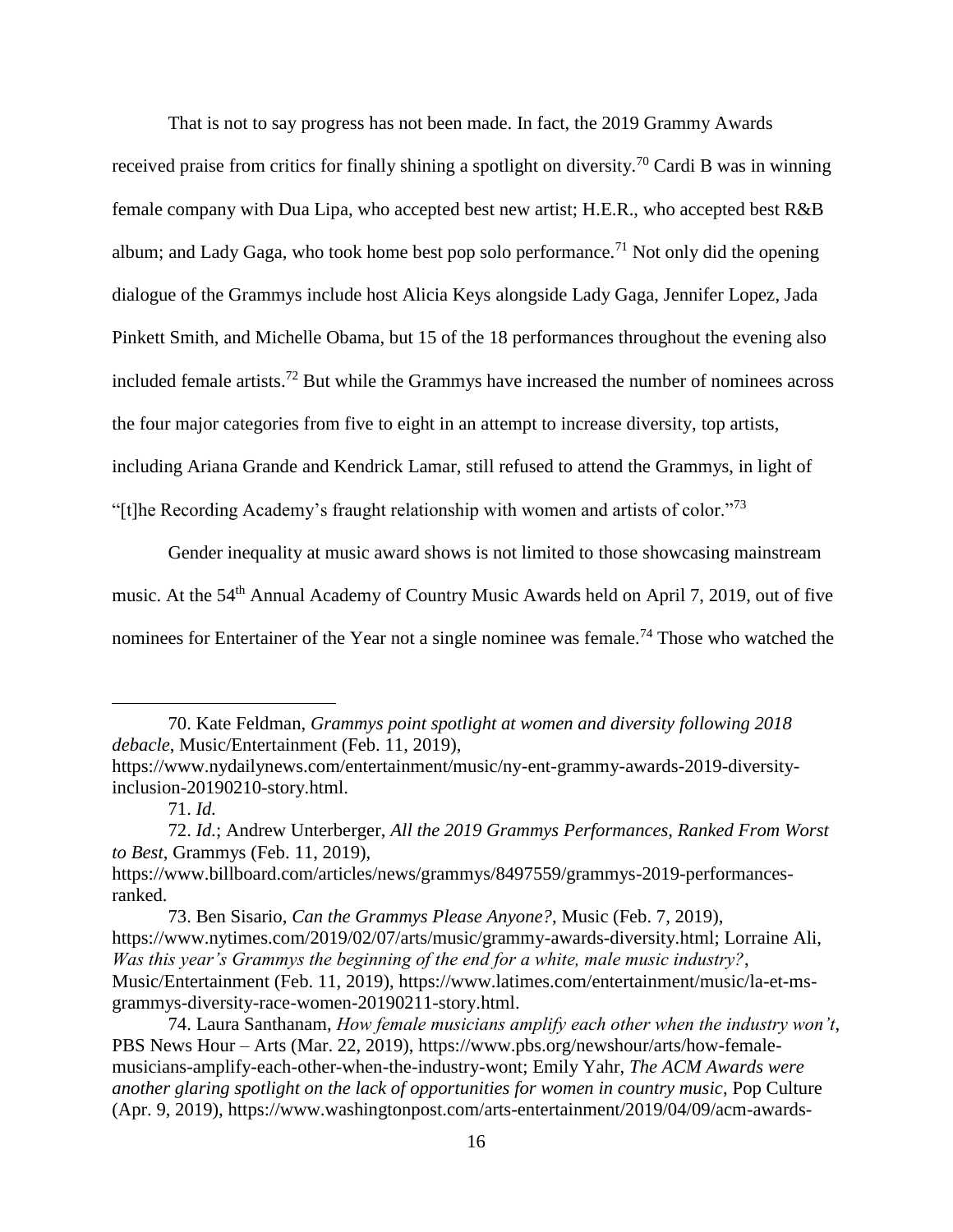Awards, found that "it took about two and a half hours [before] a female country star finally collected a trophy."<sup>75</sup> That star was Kacey Musgraves, who won album of the year and then over thirty minutes later went on to win female artist of the year.<sup>76</sup> The only other woman to receive an award during the three-hour award show was songwriter Nicolle Galyon.<sup>77</sup> Galyon won song of the year for the song "Tequila," performed by Dan + Shay, which she co-wrote with Dan Smyers and Jordan Reynolds.<sup>78</sup> At least six other categories "each had only one female nominee [and] [t]he songwriter category was all men."<sup>79</sup> Out of "45 singers who performed" at the Country Music Awards, only 13 were women.<sup>80</sup>

#### D. *Gender Inequality Amongst Music Industry Executives*

In addition to the creative side of the industry, gender inequality is also evident amongst music executives in the corporate world. In the United States, Berklee College of Music and Women in Music formulated a landmark study on female industry professionals.<sup>81</sup> Based on survey responses from nearly 2,000 women in 2018, "[n]early half of respondents felt they should be further ahead in their careers," with 41% of executive women sharing the same opinion. 82

were-another-glaring-spotlight-lack-opportunities-women-countrymusic/?utm\_term=.721325e2d94d.

<sup>75.</sup> *Id.*

<sup>76.</sup> *Id.*

<sup>77.</sup> *Id.*

<sup>78.</sup> *Id.*

<sup>79.</sup> *Id.*

<sup>80</sup>. *Id.* 

<sup>81.</sup> Becky Prior et al., BERKLEE INSTITUTE FOR CREATIVE ENTREPRENEURSHIP, *Women in the U.S. Music Industry: Obstacles and Opportunities* (2019), available at https://www.berklee.edu/sites/default/files/Women%20in%20the%20U.S.%20Music%20Industr y%20Report.pdf.

<sup>82.</sup> *Id.*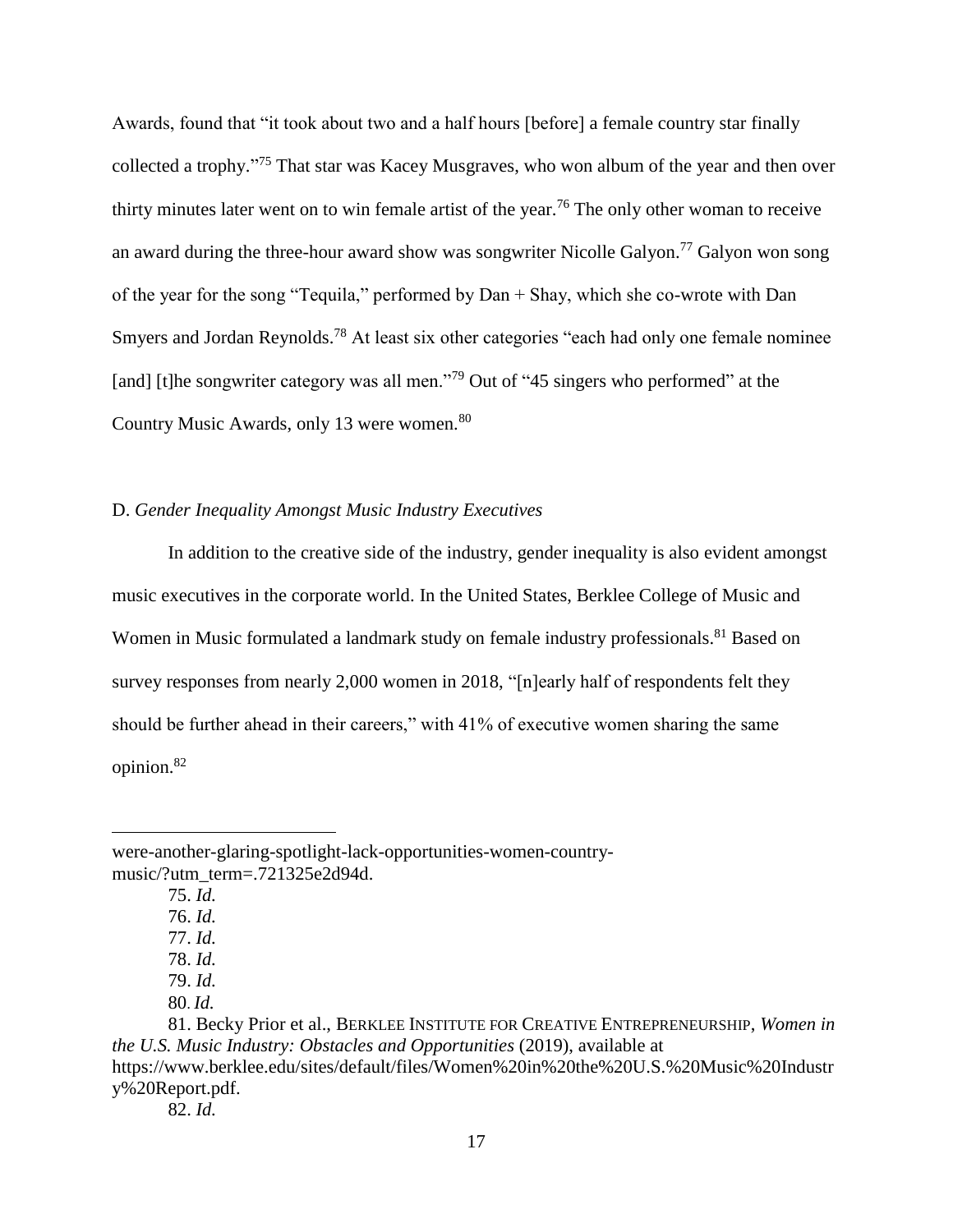Such opinions are not unfounded, as Universal Music Group, the largest record label in the world, "currently has no women running any of its Stateside frontline labels."<sup>83</sup> Out of the "most prominent 26 major labels in the U.S. and U.K. (all owned by Universal, Sony or Warner)"–only four are run or co-run by female executives. $84$  More favorably, one sector that contains a "far healthier split of male and female executives in its most influential positions" is music publishing, where "two of the three biggest music publishing firms on earth are now run by female executives."<sup>85</sup>

Overseas, Universal Music UK employs "one female frontline label President (Rebecca Allen at Decca) and one female co-President (Jo Charrington at Capitol)", but neither Sony Music UK nor Warner Music UK have a single frontline label head.<sup>86</sup> Based on a legal requirement not yet mandated in the United States, all United Kingdom companies with more than 250 employees must disclose their annual gender pay gaps. $87$  Based on the government report released April 4, 2019, the average gender pay gap across the three major labels' United Kingdom divisions is  $29.6\%$ <sup>88</sup>

At Universal Music UK, while there is a 42% female staff, 73% of employees in the topearning quartile are male.<sup>89</sup> Though roughly the same percentage of males and females at

<sup>83.</sup> Tim Ingham, *The Major Record Companies Have a Big Gender Problem – But There are Positive Signs for the Future*, Music Features (Apr. 15, 2019), https://www.rollingstone.com/music/music-features/the-major-record-companies-have-a-biggender-problem-but-there-are-positive-signs-for-the-future-821037/.

<sup>84.</sup> *Id.*

<sup>85.</sup> *Id.*

<sup>86.</sup> *Id.*

<sup>87.</sup> Murray Stassen, *Revealed: What Major Labels Are Paying Women Compared To Men In The UK*, Music Business Worldwide (Apr. 4, 2019),

https://www.musicbusinessworldwide.com/revealed-what-major-labels-are-paying-womencompared-to-men-in-the-uk/.

<sup>88.</sup> *Id.*

<sup>89.</sup> *Id.*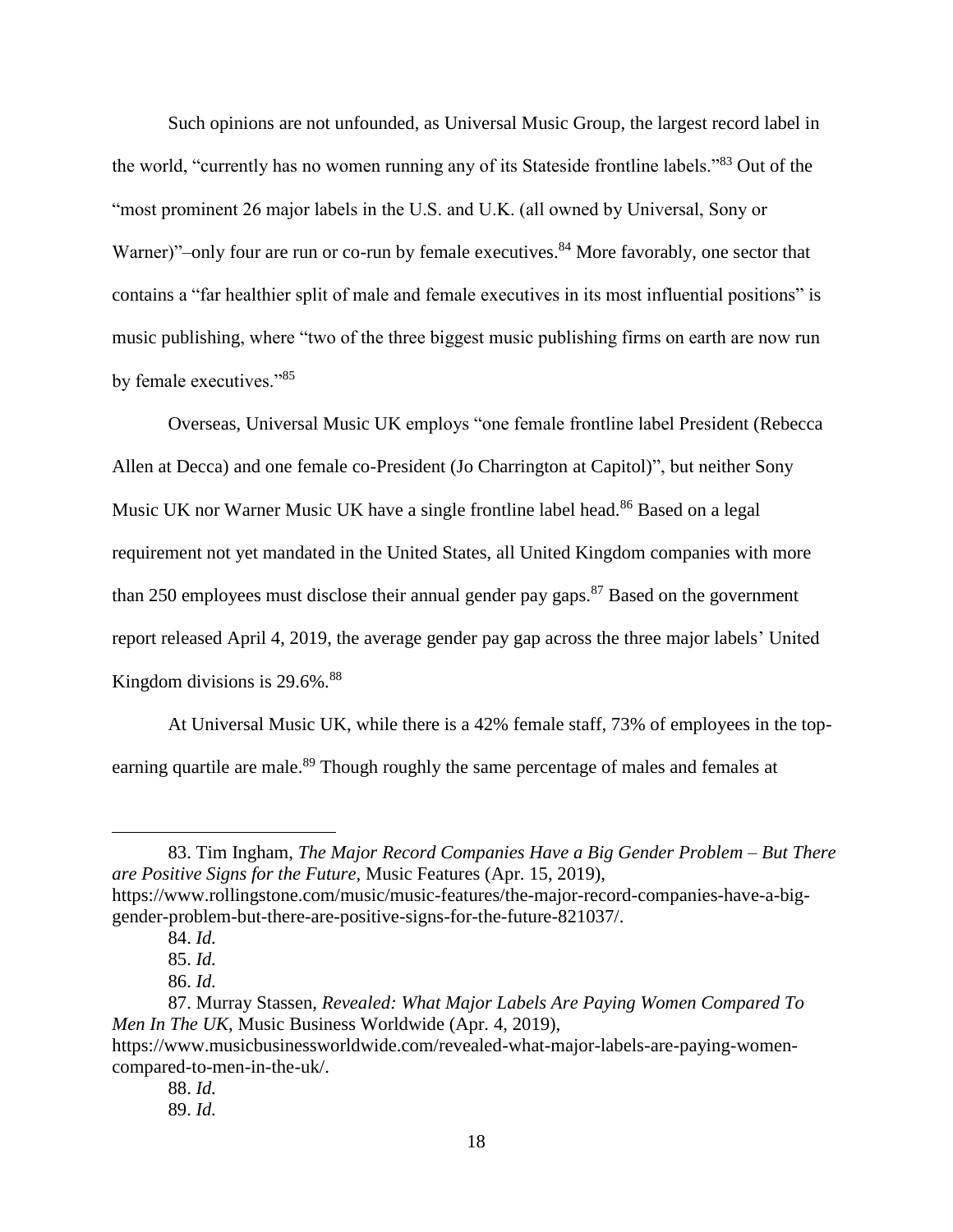Universal Music UK receive bonus pay, "the average hourly rate of pay across the whole business is 29.1% lower for females vs. males."<sup>90</sup> At Sony Music UK, despite a 45.9% female workforce, only 39.8% of the top-earning quartile are female and females earn a 20.9% lower average hourly rate than men.<sup>91</sup> Lastly, at Warner Music UK, 69.8% of the top-earning quartile are male, and females on average earn 38.7% less than males in hourly pay.<sup>92</sup> While the difference between males and females who receive bonus pay at Warner Music UK is only 4.8%, female executives on average receive  $67.5\%$  less bonus pay than their male colleagues.<sup>93</sup> In a non-label capacity, out of a 42% female workforce, Spotify UK's "mean gender pay gap was 11.6%."<sup>94</sup> Lastly, PRS for Music, a United Kingdom collection society, while paying out bonuses to roughly the same percentage of male and female employees, based on a 59.8% male team, the "mean hourly pay gap [...] was 16.8%," "the median hourly gender pay gap was 9.7%," and "the mean bonus gap [...] was  $63\%$ ."<sup>95</sup>

Despite more females in Australia studying "a music-related subject in their final year" of high school than males, and near-equal gender levels amongst undergraduate music students, the same gender representation quality is not present amongst Australian music industry professionals.<sup>96</sup> "[I]n the past three Australian censuses, women have only made up 29 [percent] of people who listed "music professional" as their job."<sup>97</sup> Not only does the Australian

<sup>90.</sup> *Id.*

<sup>91.</sup> *Id.*

<sup>92.</sup> *Id.* 93. *Id.*

<sup>94.</sup> *Id.*

<sup>95.</sup> *Id.*

<sup>96.</sup> Ange McCormack, *By the numbers 2018: The gender gap in the Australian music industry*, Hack (Mar. 8, 2018), https://www.abc.net.au/triplej/programs/hack/by-the-numbers-2018/9524084.

<sup>97.</sup> *Id.*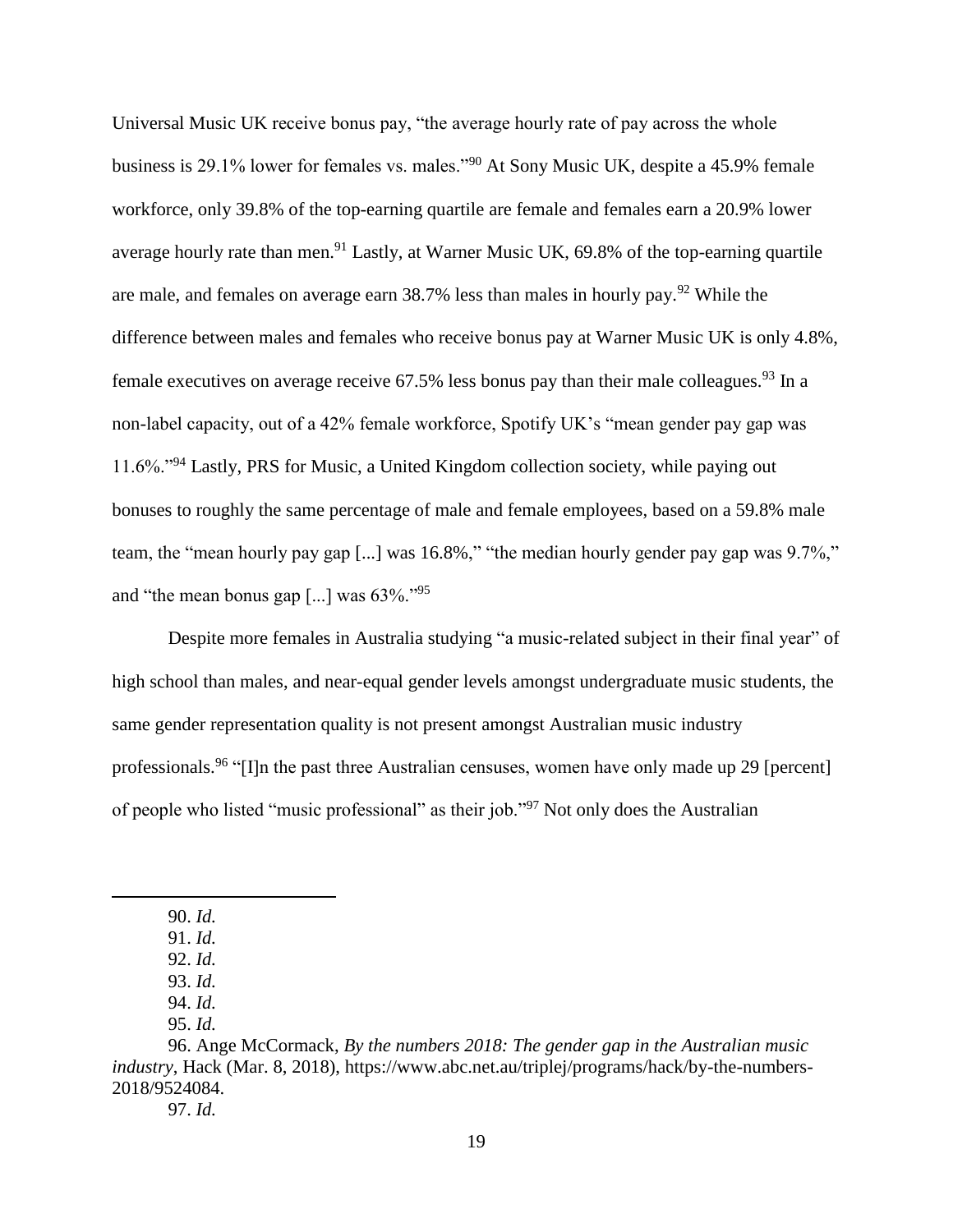Recording Industry Association not have a single female board member, more generally, "for the third year running, there were more men than women on public boards for music organisations, managing artists, and managing independent record labels."<sup>98</sup> As Australia's equivalent to the Billboard Power 100 list, "women have only made up about a quarter of the people listed in AMID's annual *Power 50* list."<sup>99</sup>

The lack of female representation in popular music on the *Billboard* Hot 100 for not only artists, but also songwriters and producers, is indicative of the larger problem that affects virtually all areas of the music industry.<sup>100</sup> Women continue to be left out of musical festival lineups, despite an attendee population that is more than half female.<sup>101</sup> Males routinely dominate the award show landscape, as well as run the show at the top record label offices around the world.<sup>102</sup> So, in the face of international gender disparity on both the creative and corporate sides of the music industry, what can be done to close the gap?

#### II. INCLUSION RIDERS IN FILM

 $\overline{a}$ 

101. Nina Ulloa, *32 Million People in the U.S. Attend Music Festivals, Breaking News*  (Apr. 14, 2015), https://www.digitalmusicnews.com/2015/04/14/32-million-people-in-the-u-sattend-music-festivals/.

102. Stacy L. Smith et al., USC ANNENBERG INCLUSION INITIATIVE, *Inclusion in the Recording Studio? Gender and Race/Ethnicity of Artists, Songwriters & Producers across 700 Popular Songs from 2012-2018* (2019), available at http://assets.uscannenberg.org/docs/aiiinclusion-recording-studio-2019.pdf; Tim Ingham, *The Major Record Companies Have a Big Gender Problem – But There are Positive Signs for the Future*, Music Features (Apr. 15, 2019), https://www.rollingstone.com/music/music-features/the-major-record-companies-have-a-biggender-problem-but-there-are-positive-signs-for-the-future-821037/.

<sup>98.</sup> *Id.*

<sup>99.</sup> *Id.*

<sup>100.</sup> Stacy L. Smith et al., USC ANNENBERG INCLUSION INITIATIVE, *Inclusion in the Recording Studio? Gender and Race/Ethnicity of Artists, Songwriters & Producers across 700 Popular Songs from 2012-2018* (2019), available at http://assets.uscannenberg.org/docs/aiiinclusion-recording-studio-2019.pdf.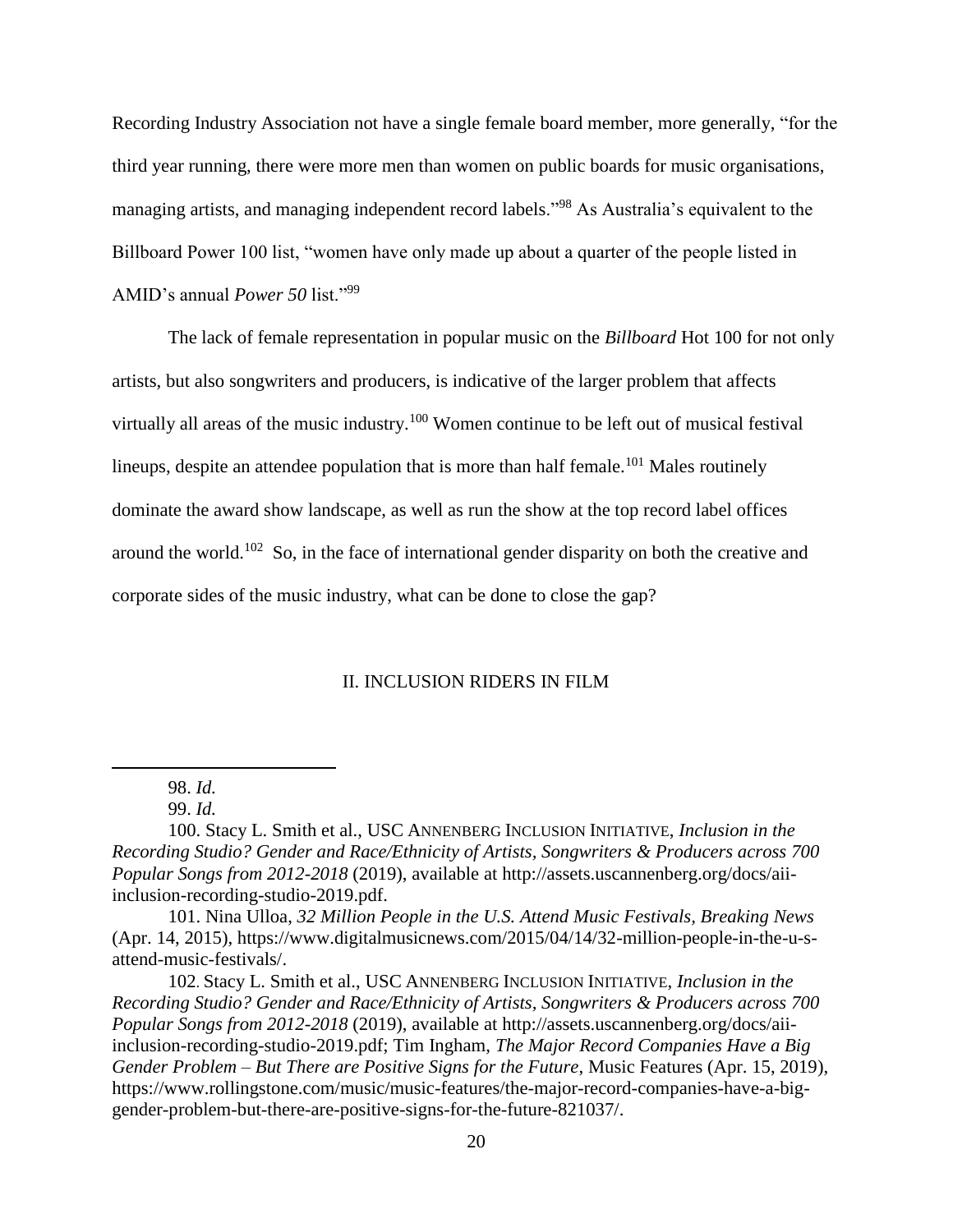Despite research proving that a leading role's gender has no demonstrable effect on a film's pecuniary success, "less than a third of all roles with at least one word of dialogue are given to women and girls."<sup>103</sup> After the nominal number of women in film remained stagnant for years, inclusion riders were developed as a direct response to increase the visibility of females and underrepresented ethnic and racial groups in popular films.<sup>104</sup> By adding contractual provisions that require producers to achieve certain levels of diversity across all roles in any given production, movies better reflect "the world we actually live in – not a small fraction of the talent pool."<sup>105</sup> But film inclusion riders are not the first of their kind to successfully change the landscape of an entertainment-related industry.

Before there were inclusion riders in film, there was the "Rooney Rule," a policy introduced by the National Football League in 2003 in order to promote racial equality in hiring practices.<sup>106</sup> The Rooney Rule, "requires every team with a coach or general manager opening to interview at least one minority candidate."<sup>107</sup> Overall, the Rooney Rule has had demonstrable success. Prior to implementing the Rooney Rule, "just seven head coaches of color were hired" in the league's 80-year history.<sup>108</sup> By the ten-year anniversary of its implementation, "17 teams

<sup>103.</sup> Abigail Hess, *Oscar-winner Frances McDormand encourages actors to push for 'inclusion riders' – here's what that means*, Closing the Gap (Mar. 5, 2018), https://www.cnbc.com/2018/03/05/frances-mcdormand-encourages-actors-to-push-for-inclusionriders.html.

<sup>104.</sup> *The Inclusion Rider: Legal language for ending Hollywood's epidemic of invisibility*, USC Annenberg School for Communication and Journalism (2019), https://annenberg.usc.edu/admin/nodes/text-box/inclusion-rider-legal-language-endinghollywoods-epidemic-invisibility.

<sup>105.</sup> *Id.* 

<sup>106.</sup> Luke Knox, *NFL hires in the Rooney Rule era*, (Jan. 10, 2019), https://theundefeated.com/features/nfl-hires-in-the-rooney-rule-era/.

<sup>107.</sup> Mike Freeman, *The Rooney Rule 10 Years Later: It's Worked...Usually, and We Still Need It*, NFL, https://bleacherreport.com/articles/1822988-the-rooney-rule-10-years-later-itsworked-usually-and-we-still-need-it.

<sup>108.</sup> *Id.*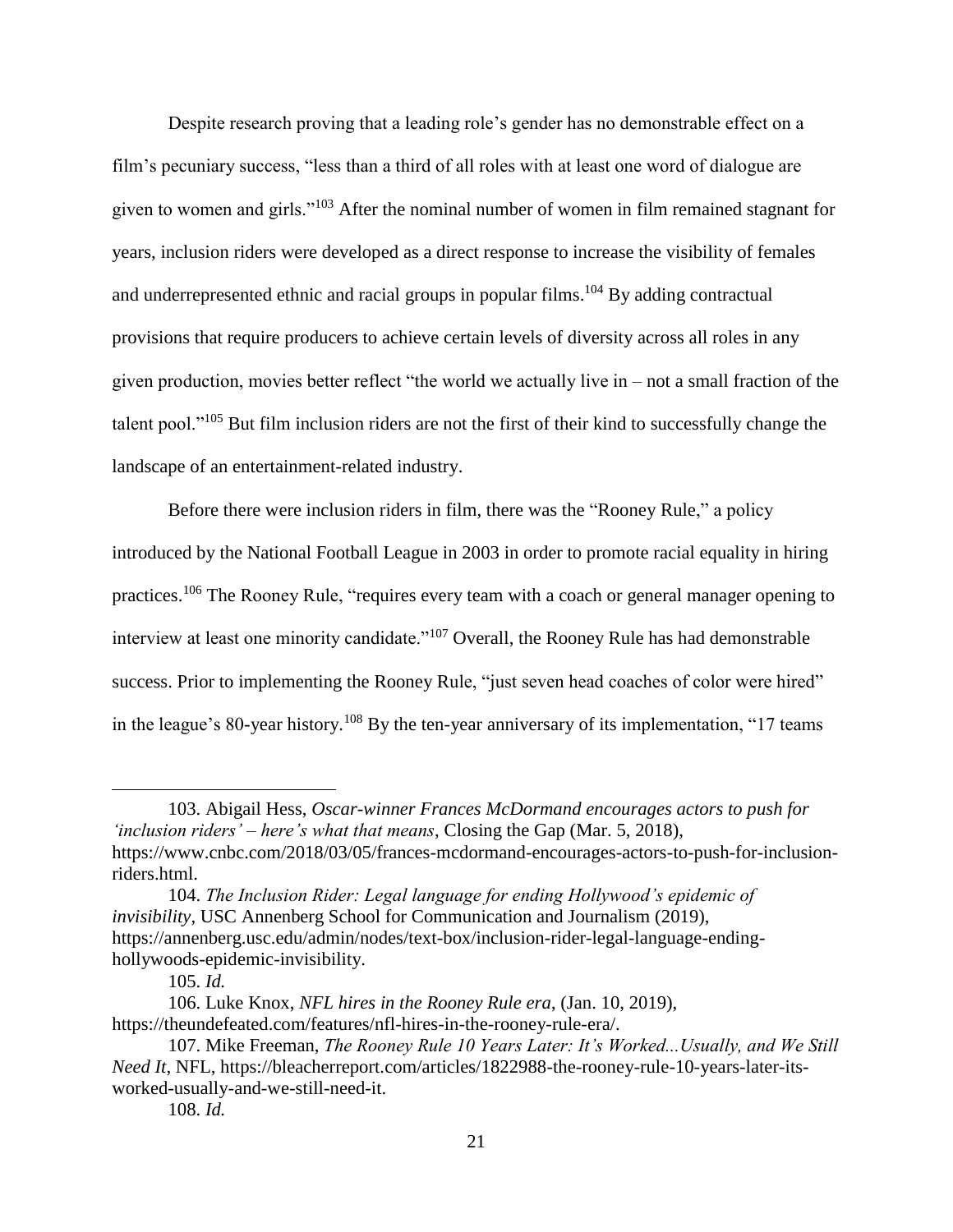[...] had either an African-American or Latino head coach or general manager," and "[t]hree teams [...] had more than one head coach of color."<sup>109</sup> Teams who do not follow the Rooney Rule are subject to penalties, including a  $$200,000$  fine.<sup>110</sup>

A report by Stacy L. Smith and the *USC Annenberg Inclusion Initiative* found that only "40 films featured a female in the leading or co leading role across the 100 top films of 2018," which was an increase of 8% from 2017, and 20% from 2007.<sup>111</sup> Based on 1,200 films from 2007 to 2018, 28% contained female leads.<sup>112</sup> Moreover, of the 40 female leads or co leads represented in 2018's top 100 films, only 11 were from an underrepresented racial or ethnic group.<sup>113</sup> Referred to as the "Hollywood Rooney Rule," Stacy L. Smith designed inclusion riders to increase the number of females, including women of color, cast in supporting roles in theatrical motion pictures and television shows.<sup>114</sup> Further, inclusion riders aim to induce studios to commit to interviewing and hiring females for off-screen positions, including directors. 115

While ideally film studios would commit to diverse casting and hiring practices of their own volition, typically prominent actors and content creators must request the addition of an

109. *Id.*

<sup>110.</sup> Adam Stites, *NFL's Rooney Rule: What is it and how does it work?*, NFL (Jan. 6, 2018), https://www.sbnation.com/2018/1/6/16856550/rooney-rule-nfl-explained-how-it-workscoaches.

<sup>111.</sup> USC ANNENBERG INCLUSION INITIATIVE, *Inequality Across 1,200 Popular Films: Examining Gender and Race/Ethnicity of Leads/Co Leads from 2007 to 2018* (2019), available at http://assets.uscannenberg.org/docs/inequality-in-1200-films-research-brief\_2019-02-12.pdf.

<sup>112.</sup> *Id.*

<sup>113.</sup> *Id.*

<sup>114.</sup> Stacy L. Smith, *Hey, Hollywood: It's Time to Adopt the NFL's Rooney Rule – for Women (Guest Column)*, Business (Dec. 15, 2014),

https://www.hollywoodreporter.com/news/hey-hollywood-time-adopt-nfls-754659; Stacy L. Smith et al., USC ANNENBERG INCLUSION INITIATIVE, *Inclusion in the Recording Studio? Gender and Race/Ethnicity of Artists, Songwriters & Producers across 600 Popular Songs from 2012- 2017* (2018), available at http://assets.uscannenberg.org/docs/inclusion-in-the-recordingstudio.pdf.

<sup>115.</sup> *Id.*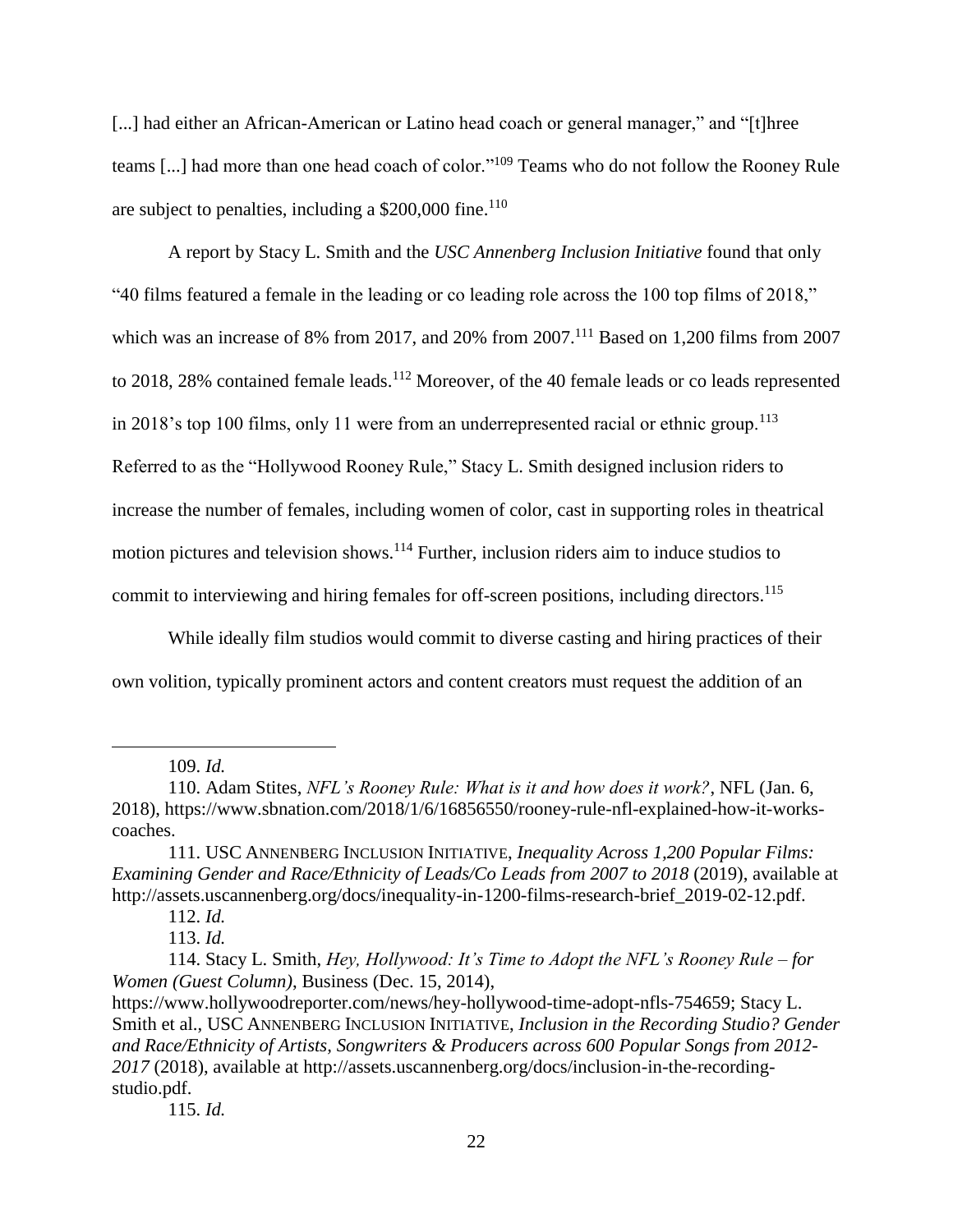inclusion rider to their contract.<sup>116</sup> Similar to most contractual provisions, the terms of inclusion riders are negotiable, however, USC Annenberg has designed an inclusion rider template that can be used as a starting point.<sup>117</sup> Accordingly, the template provides for the actor or content creator requesting that the film studio include the inclusion rider "as part of the contract between ACTOR/CONTENT CREATOR and STUDIO on the theatrical motion picture or series/web content now entitled [blank]."<sup>118</sup> In doing so, the director and casting director shall agree to "audition at least one female and one person from any other under-represented group for all supporting roles."<sup>119</sup> Underrepresented groups includes "people who identify themselves as females, people of color, disabled, [LGBTQ]" or any combination thereof.<sup>120</sup> The same commitment applies to interviews for off-screen positions, including for development and production roles, such as cinematographers, designers, and assistant directors, and for postproduction positions, such as editors and composers. 121

The director and casting director also agree to consider in good faith the "casting of a female in a role scripted for a man or one whose gender is unspecified," as well as, "affirmatively seek opportunities to cast [under-represented persons] in all supporting roles."<sup>122</sup> In casting in accordance with the "expected demographics of the film's setting," the studio shall

- 121. *Id.*
- 122. *Id.*

<sup>116.</sup> Colin Dwyer, *What's An Inclusion Rider? Here's The Story Behind Frances McDormand's Closing Words*, NPR (Mar. 5, 2018), https://www.npr.org/sections/thetwoway/2018/03/05/590867132/whats-an-inclusion-rider-here-s-the-story-behind-francesmcdormand-s-closing-wor.

<sup>117.</sup> Kalpana Kotagal et al., USC ANNENBERG INCLUSION INITIATIVE, *Inclusion Rider Template* (2018), available at http://assets.uscannenberg.org.s3.amazonaws.com/docs/inclusionrider-template.pdf.

<sup>118.</sup> *Id.* 

<sup>119.</sup> *Id.*

<sup>120.</sup> *Id.*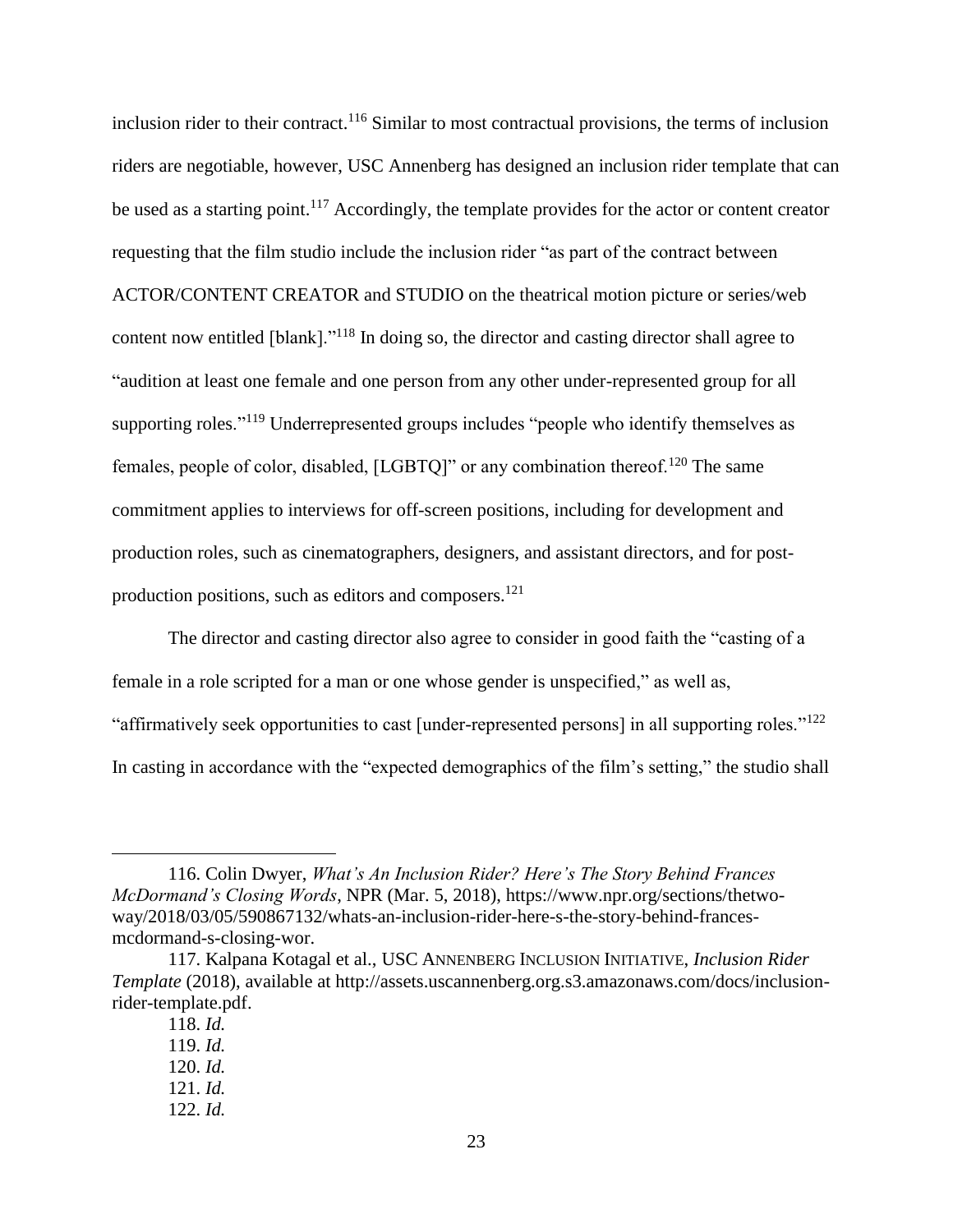strongly consider working with industry advocates to determine appropriate targets.<sup>123</sup> Considerations for establishing casting thresholds include, "the geographical location and time period in which the story is set," whether the film is based on a true story, and any relevant legal concerns.<sup>124</sup> Off-screen, the studio agrees to "make all reasonable efforts" to hire "qualified and available individuals who have been under-represented in that position and where those roles were not filled prior to the involvement of [the] actor/content creator."<sup>125</sup>

Following production, the producer reports the results of the auditions and interviews, as well as the subsequent casting and hiring.<sup>126</sup> Should the studio be found to have not complied with the terms of the inclusion rider within a pre-determined confidence interval, then the studio may face monetary damages.<sup>127</sup> More specifically, the studio will be required to make a financial contribution that "will be used establish and endow a scholarship fund for filmmakers from underrepresented backgrounds, including females [...]."<sup>128</sup> By implementing inclusion riders, film studios ultimately "facilitate employment and create a stronger pipeline for more diverse representation."<sup>129</sup>

The average film portrays approximately 45 characters, the majority of which are not leading or secondary roles.<sup>130</sup> Therefore, this leaves ample tertiary roles that can be given to female actors or actors from under-represented backgrounds.<sup>131</sup> By adding as few as "five female"

<sup>123.</sup> *Id.*

<sup>124.</sup> *Id.* 125. *Id.*

<sup>126.</sup> *Id.*

<sup>127.</sup> *Id.*

<sup>128.</sup> *Id.*

<sup>129.</sup> *Id.*

<sup>130.</sup> Stacy L. Smith, *Hey, Hollywood: It's Time to Adopt the NFL's Rooney Rule – for Women (Guest Column)*, Business (Dec. 15, 2014),

https://www.hollywoodreporter.com/news/hey-hollywood-time-adopt-nfls-754659. 131. I*d.*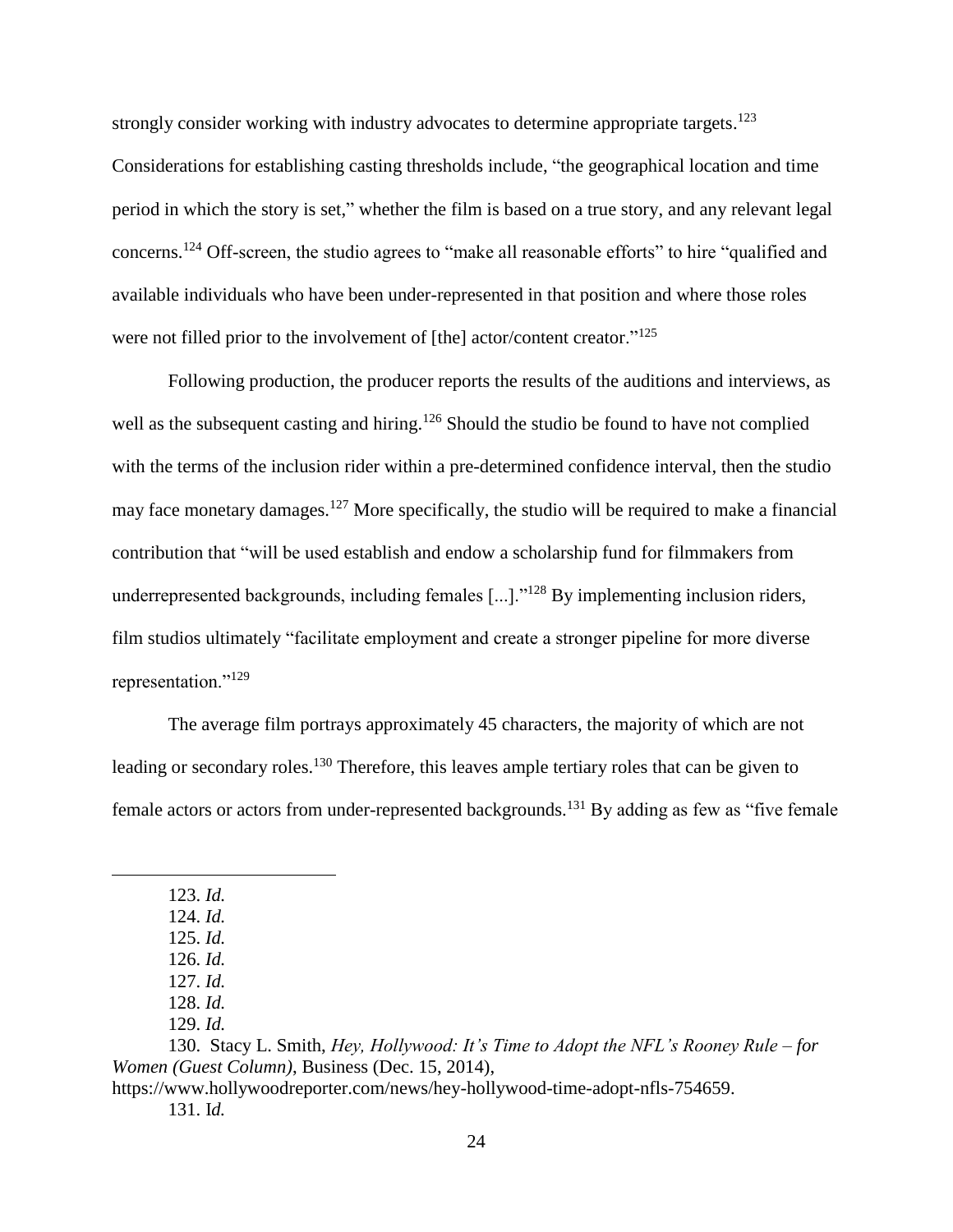speaking roles," studios can "cut out bias without affecting the story" and generate employment for women "without taking parts away" from men.<sup>132</sup> In comparison to the \$70 to \$90 million average that it takes to make a feature film, which can include costly casting budgets, adding five females to a film is estimated to cost around only \$4,400 per movie.<sup>133</sup> This marginal cost can have an enormous impact on on-screen gender parity. According to Stacy L. Smith, "[i]f notable actors working across 25 top films in 2013 had made this change to their contracts, the proportion of balanced films (about half-female) would have jumped from 16 percent to 41 percent."<sup>134</sup> While such provisions would not "necessarily mean more lead roles for females, [...] it would create a diverse onscreen demography reflecting a population comprised of 50 percent women and girls. In other words, reality."<sup>135</sup>

#### III. HOW INCLUSION RIDERS CAN IMPROVE EQUALITY IN MUSIC

Similar to filmmaking, it takes a great number of people in order to make music successful. Consequently, there are ample opportunities to include women in music, which artists can provide for in an inclusion rider. In doing so, it is crucial to recognize the existence of structural similarities and differences between film production and music production, such as the scope of production. For instance, the blockbuster film "Avatar" required 2,984 crew members to film.<sup>136</sup> In contrast, Cardi B's *Invasion of Privacy*, for which she became the first female artist to

 $\overline{a}$ 

133. *Feature Film Budget Breakdown*, The Take (Feb. 23, 2017), http://parlaystudios.com/blog/feature-film-budget-breakdown/; Stacy L. Smith, *Hey, Hollywood: It's Time to Adopt the NFL's Rooney Rule – for Women (Guest Column)*, Business (Dec. 15, 2014), https://www.hollywoodreporter.com/news/hey-hollywood-time-adopt-nfls-754659.

<sup>132.</sup> *Id.*

<sup>134.</sup> *Id.*

<sup>135.</sup> *Id.*

<sup>136.</sup> Evan Luzi, The Size of a Hollywood Film Crew, *Behind the Lens* (Mar. 21, 2014), http://theblackandblue.com/2014/03/21/size-hollywood-crew/.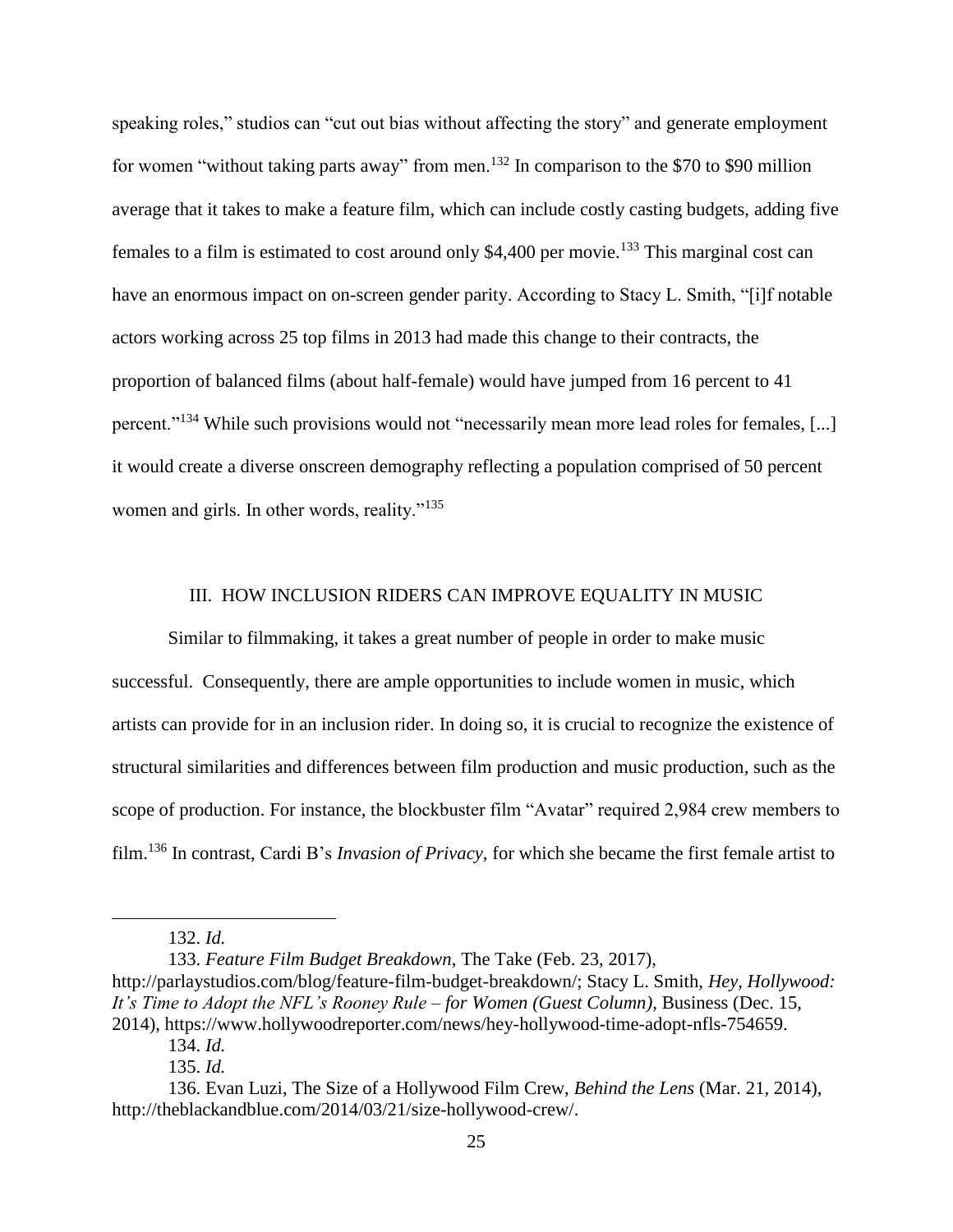have "all songs [...] certified gold or higher," has less than 80 unique credits.<sup>137</sup> But with a few industry-specific alterations, the underlying provisions of the original USC Annenberg Inclusion Rider template can be easily transformed into provisions that will shape the music industry.<sup>138</sup>

#### *A. Inclusion Riders Can Increase the Presence of Female Songwriters*

When it comes to songwriting, a *Music Week* study of the Top 100 Singles of 2016 found that it takes an average of 4.53 songwriters to create the top songs, and 4.67 people to make the Top 30.<sup>139</sup> "Furthermore, 13% of 2016's biggest 100 hits were credited to eight or more songwriters," while three singles had 11 songwriting credits, and one single even listed twelve.<sup>140</sup> Thus, even when the artists themselves are involved in songwriting, that leaves on average at least three other spots that can be filled by women.

Beyoncé's "Single Ladies (Put a Ring on It)" was hailed as one the best songs of 2008, "designed to get the women out on the dance floor."<sup>141</sup> However, apart from Beyoncé, the

<sup>137.</sup> Wandera Hussein, All songs on Cardi B's Invasion of Privacy are now certified gold or higher, Hip-Hop (Dec. 20, 2018), https://www.thefader.com/2018/12/20/cardi-b-invasion-ofprivacy-all-tracks-certified; *Invasion of Privacy*, AllMusic,

https://www.allmusic.com/album/invasion-of-privacy-mw0003166060/credits (last visited Apr. 17, 2019).

<sup>138.</sup> Kalpana Kotagal et al., USC ANNENBERG INCLUSION INITIATIVE, *Inclusion Rider Template* (2018), available at http://assets.uscannenberg.org.s3.amazonaws.com/docs/inclusionrider-template.pdf.

<sup>139.</sup> Mark Sutherland, *Songwriting: Why it takes more than two to make a hit nowadays*, Music Week (May 16, 2017), http://www.musicweek.com/publishing/read/songwriting-why-ittakes-more-than-two-to-make-a-hit-nowadays/068478.

<sup>140.</sup> *Id.*

<sup>141.</sup> *The 100 Best Singles of 2008*, Rolling Stone (Dec. 25, 2008),

https://web.archive.org/web/20090113082236/http://www.rollingstone.com/news/story/2494704 7/singles\_of\_the\_year; Adam Mazmanian, *Beyoncé's two faces*, The Washington Times (Nov. 18, 2008), https://www.washingtontimes.com/news/2008/nov/18/beyonces-two-faces/.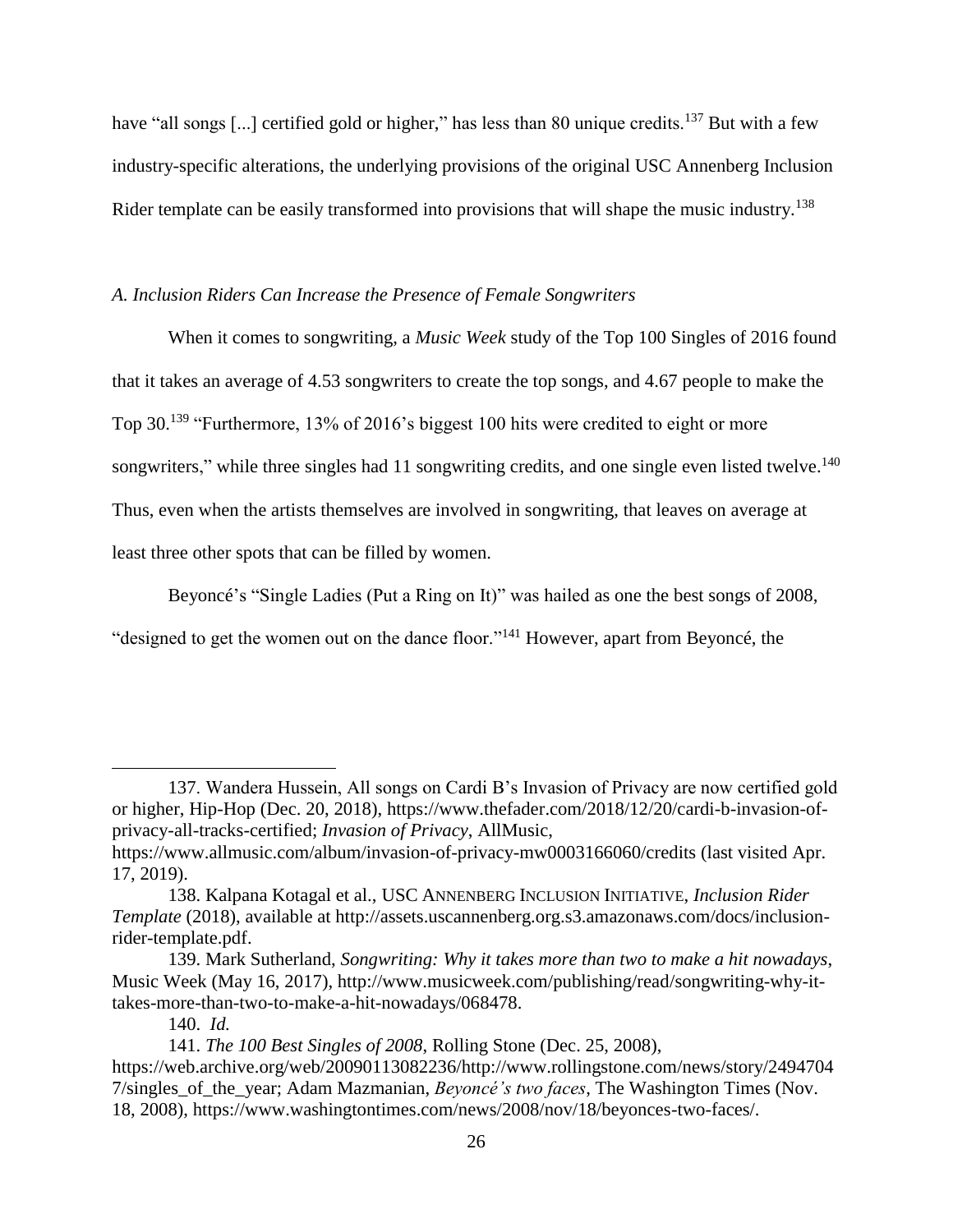songwriters for this female anthem were entirely male.<sup>142</sup> Similarly, aside from Ariana Grande, the three additional songwriters credited on her popular track "God Is a Woman" are all men.<sup>143</sup> By contrast, on Halsey's 2018 single "Without Me," which has been certified Platinum by the Recording Industry Association of America ("RIAA"), three of the seven songwriters were female.<sup>144</sup>

Songwriting powerhouse Julia Michaels has written for top artists including Justin Bieber, Demi Lovato, and Ed Sheeran.<sup>145</sup> Colombian superstar Shakira has written or co-written some of the world's top-selling songs, including one of the best-selling songs of the 21st century. <sup>146</sup> Singer-songwriter Alicia Keys, who was awarded the 2018 Songwriter Icon award by the National Music Publishers Association ("NMPA"), has written songs for many popular artists including Mario and Christina Aguilera.<sup>147</sup> These influential women demonstrate that, despite only 12.3% of *Billboard* Hot 100 songwriters being female, women are just as talented and just as capable of the same songwriting success as their male peers.<sup>148</sup> While out "of over

<sup>142.</sup> American Society of Composers, Authors & Publishers, ACE Repertory, *Single Ladies*, https://www.ascap.com/repertory#ace/search/workID/496106737.

<sup>143.</sup> American Society of Composers, Authors & Publishers, ACE Repertory, *God Is A Woman*, https://www.ascap.com/repertory#ace/search/workID/895190683.

<sup>144.</sup> *Halsey, Without Me*, RIAA (Dec. 12, 2018), available at https://www.riaa.com/goldplatinum/?tab\_active=default-award&ar=Halsey&ti=Without+Me#search\_section; American Society of Composers, Authors & Publishers, ACE Repertory, Without Me, https://www.ascap.com/repertory#ace/search/workID/895686318.

<sup>145.</sup> Tatiana Cirisano, *10 Songs You Didn't Know Julia Michaels Co-Wrote*, Billboard (Aug. 8, 2017), https://www.billboard.com/articles/columns/pop/7890227/julia-michaelssongs-you-didnt-know-wrote-justin-bieber-selena-gomez. 146. *Shakira*, Latin Music USA, available at

http://www.pbs.org/wgbh/latinmusicusa/legends/shakira/ (last visited Jan. 2, 2019).

<sup>147.</sup> *Alicia Keys to be given NMPA Songwriter Icon Award*, Sony/ATV Music Publishing (May 3, 2018), https://www.sonyatv.com/en/news/2095/alicia-keys-to-be-given-nmpasongwriter-icon-award; MARIO, *2 Train*, *on* MARIO (J Records 2002); CHRISTINA AGUILERA, *Impossible*, *on* STRIPPED (RCA Records 2003).

<sup>148.</sup> Stacy L. Smith et al., USC ANNENBERG INCLUSION INITIATIVE, *Inclusion in the Recording Studio? Gender and Race/Ethnicity of Artists, Songwriters & Producers across 600*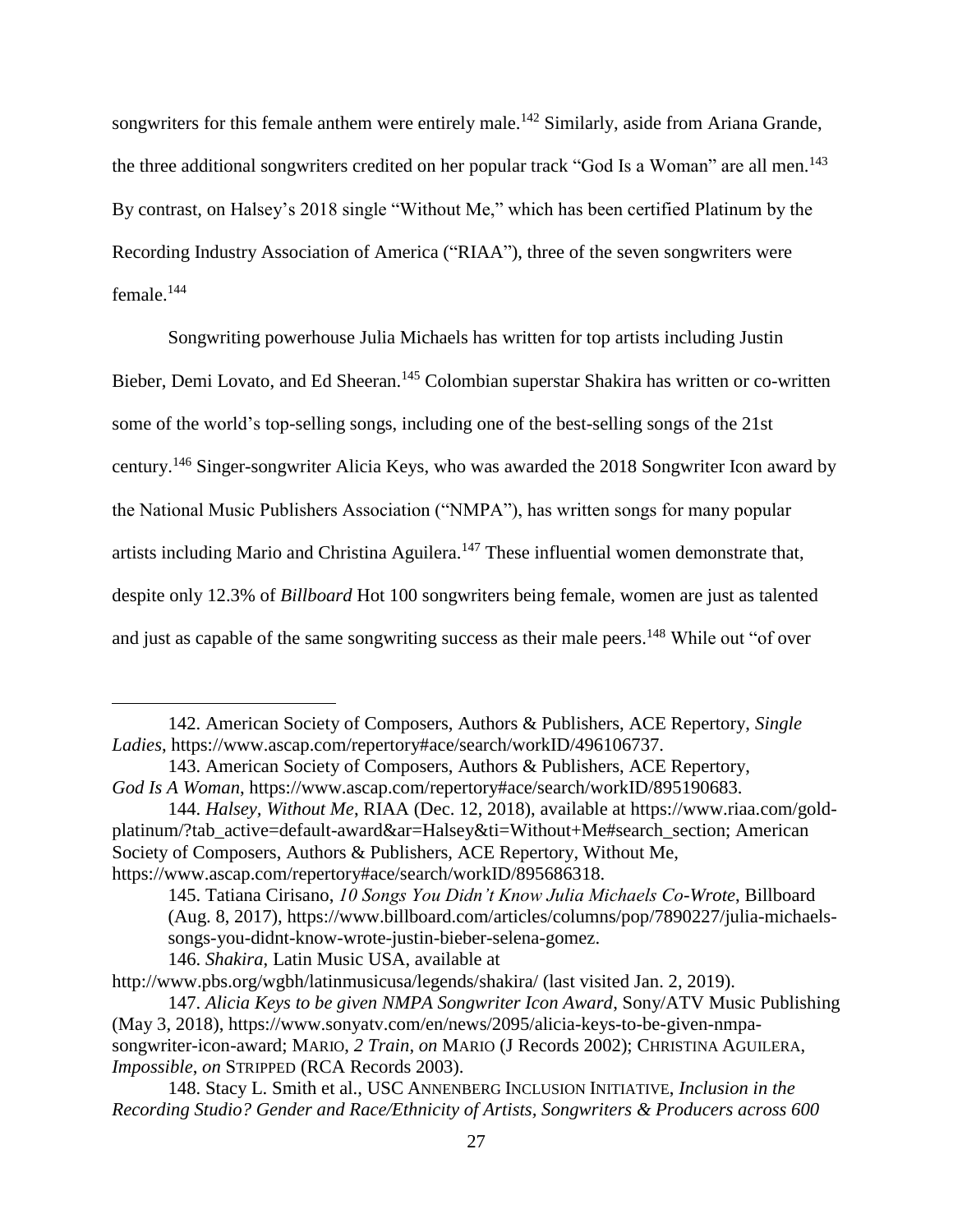380 members of the Songwriters Hall of Fame, just two are black women," women of all backgrounds have proven that they can create music for everyone," and they deserve the same opportunities as men to do so.<sup>149</sup>

Adding even a single female to each writing team will help mend the needless gender disparity in songwriting. Thus, when entering into recording agreements, artists should require an inclusion rider with songwriter requirements. In doing so, the rider should require that at least one female songwriter and one songwriter from an underrepresented group be included on every track.

#### *B. Inclusion Riders Can Improve the Visibility of Female Producers and Engineers*

The second area with ample chances for gender inclusion is music production, which generally includes tasks such as arranging, tracking, editing, and mixing and mastering songs.<sup>150</sup> Depending on the project, the producer(s) may either complete these responsibilities themselves, or they may select people to carry out different duties.<sup>151</sup> Regardless, every song provides at least one opportunity for a female producer. In the event that producers choose to shop out the required tasks, even more opportunities arise to employ women in music.

*Popular Songs from 2012-2017* (2018), available at

 $\overline{a}$ 

http://assets.uscannenberg.org/docs/inclusion-in-the-recording-studio.pdf.

149. Carl Wiser, *Black Women Songwriters*, Songfacts Blog (Jan. 14, 2009), https://www.songfacts.com/blog/writing/black-women-songwriters.

<sup>150.</sup> Yoni Leviatan, *Making Music: The 6 Stages of Music Production*, Waves (July 27, 2017), https://www.waves.com/six-stages-of-music-production.

<sup>151.</sup> Cliff Goldmacher, *Producers: What They Do & Why You Should Consider Using One*, Songwriter 101 (Oct. 29, 2009),

https://www.bmi.com/news/entry/Producers\_What\_They\_Do\_Why\_You\_Should\_Consider\_Usi ng\_One.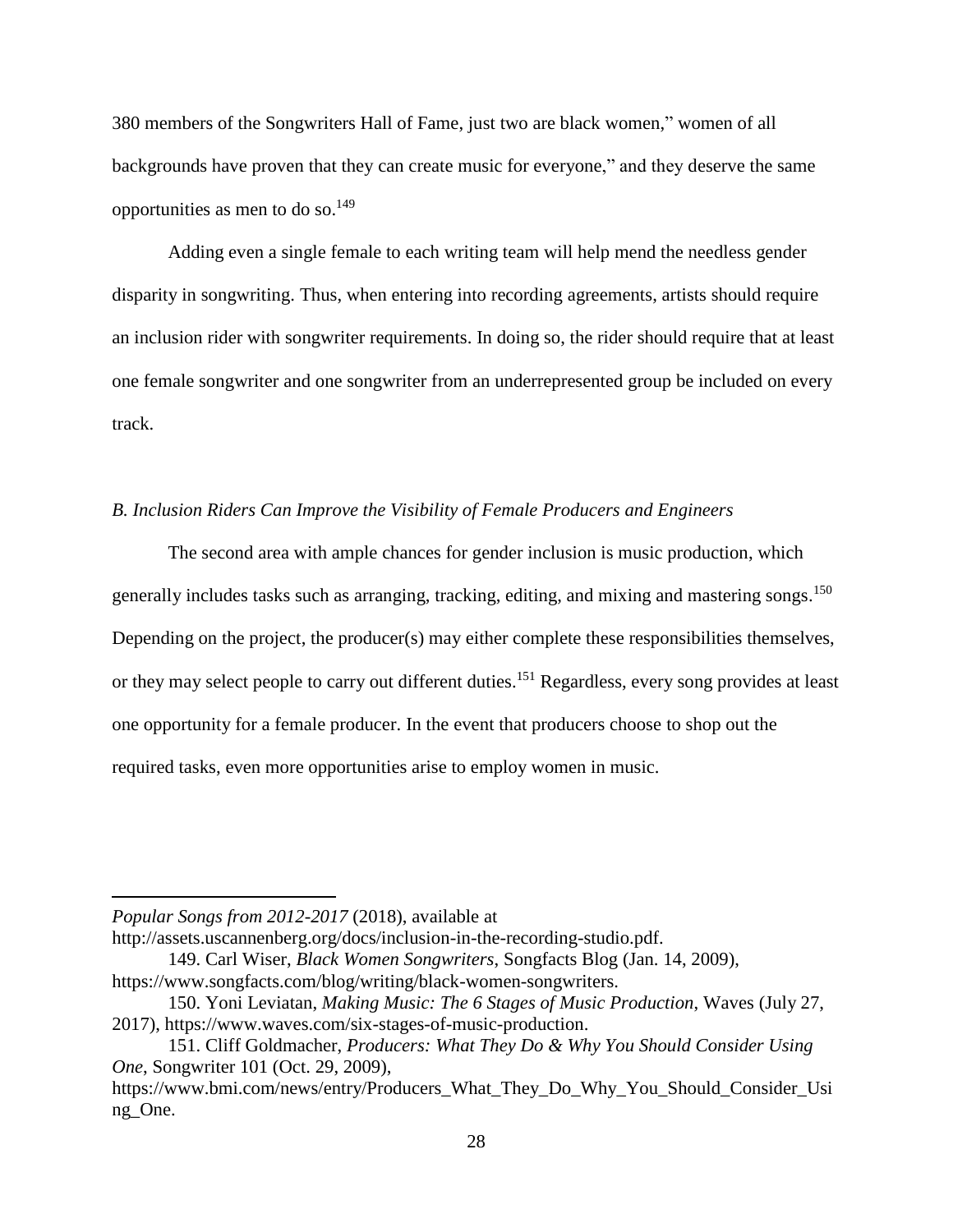In the last ten years, "only two women, Lady Gaga and Taylor Swift, have landed on *Billboard*'s year-end Top Producers chart for their own songs."<sup>152</sup> But other females have already proven their capabilities as successful producers. Katy Perry has enthusiastically reported that "her studio is run by a female engineer."<sup>153</sup> WondaGurl, as a teenager, produced charttopping singles including Travis Scott's, "Antidote," and received a Grammy for her contributions to Jay-Z's *Magna Carta Holy Grail*. <sup>154</sup> Talented female producers are there, and they deserve not only visibility, but to be taken seriously.

Considered "the ultimate boys club of the music industry," artists should request inclusion riders in recording agreements to increase the presence of female producers. <sup>155</sup> The new initiative proposed by the Recording Academy Task Force on Diversity and Inclusion provides a music perspective to the traditional Rooney Rule by asking "any entity or individual responsible for or involved in selecting and hiring producers and engineers to commit to making hiring decisions only after considering [...] at least two women."<sup>156</sup> If only one producer is to be

<sup>152.</sup> Melinda Newman, *Where Are All the Female Music Producers?*, Billboard (Jan. 19, 2018), https://www.billboard.com/articles/business/8095107/female-music-producers-industrygrammy-awards.

<sup>153.</sup> Dee Lockett, *The Grammys Are Trying to Bring Inclusion Riders to the Music Industry,* Diversity (Feb. 1, 2019), https://www.vulture.com/2019/02/grammys-trying-to-bringinclusion-riders-to-music-industry.html.

<sup>154.</sup> Ebonie Smith, *Ebonie Smith: Why Are Female Music Producers Everywhere, Yet So Invisible? (Guest Column)*, Business (Mar. 1, 2018), https://www.billboard.com/articles/business/8221814/ebonie-smith-female-music-producerseverywhere-guest-column.

<sup>155.</sup> Melinda Newman, *Where Are All the Female Music Producers?*, Billboard (Jan. 19, 2018), https://www.billboard.com/articles/business/8095107/female-music-producers-industrygrammy-awards.

<sup>156.</sup> *Recording Academy Task Force on Diversity and Inclusion Announces Industrywide Inclusion Initiative to Expand Opportunities for Female Producers and Engineers*, (Feb. 1, 2019), https://www.grammy.com/press-releases/recording-academy™-task-force-diversity-andinclusion-announces-industry-wide.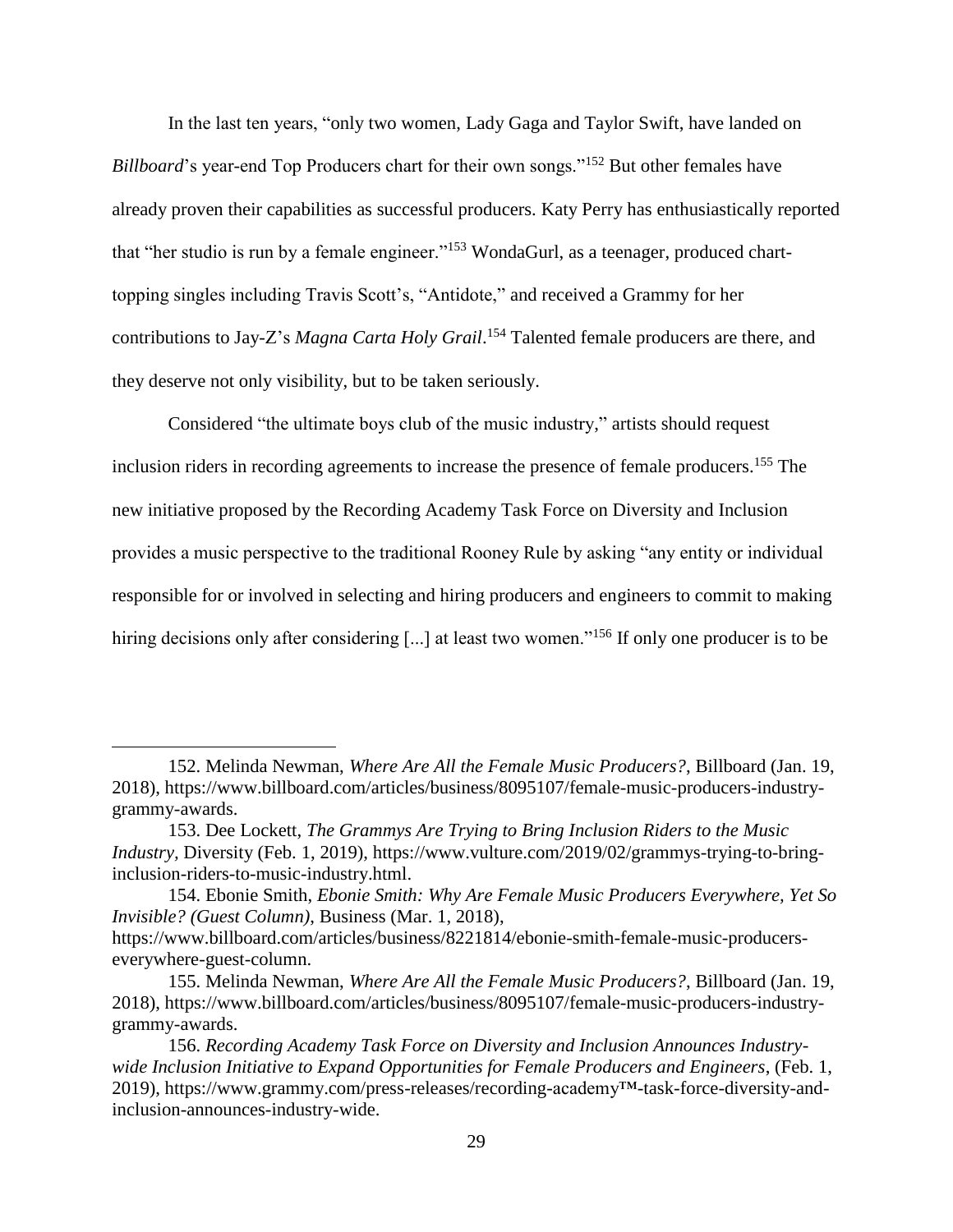used, artists can require that at least one female and one member of an underrepresented group receive good-faith consideration for the position.

Alternatively, artists could request that multiple producers be used for the entire project, in which case the Recording Academy suggestion of considering at least two female producers could be implemented.<sup>157</sup> Otherwise, artists can specify that different producers should be utilized across different tracks, with two female producers being considered for each track. Artists might also consider requiring that a certain percentage or number of female producers actually be utilized across the designated number of tracks. In the event that separate mixers, editors, or other professionals be used, the inclusion rider should contain the same requirements for those roles.

These provisions would provide more opportunities for female producers, and help repair the significant gender imbalance amongst producers. To facilitate such practices, record labels, or any interested party, can easily reference "The EQL Directory, powered by SoundGirls, made possible by Spotify," where female audio professionals can register with their name, resumé, location, skills, and work samples.<sup>158</sup> The EQL Directory currently has at least 332 female producer, 461 female recording engineer, and 392 female mix engineer profiles, which encompasses women located all around the globe.<sup>159</sup> Other female professionals that can be located on the EQL Directory include composers, songwriters, and DJ's, as well as those who specialize in production positions such as sound design, vocal production.<sup>160</sup> It also allows users

<sup>157.</sup> *Id.*

<sup>158.</sup> *Introducing The EQL Directory: A Database for Women and Gender Non-Conforming Audio Professionals*, News – Stories (Nov. 13, 2018), https://artists.spotify.com/blog/introducing-the-eql-directory.

<sup>159.</sup> *Breaking the sound barrier.*, EQL, https://makeiteql.com (last visited Apr. 17, 2019).

<sup>160.</sup> *Id.*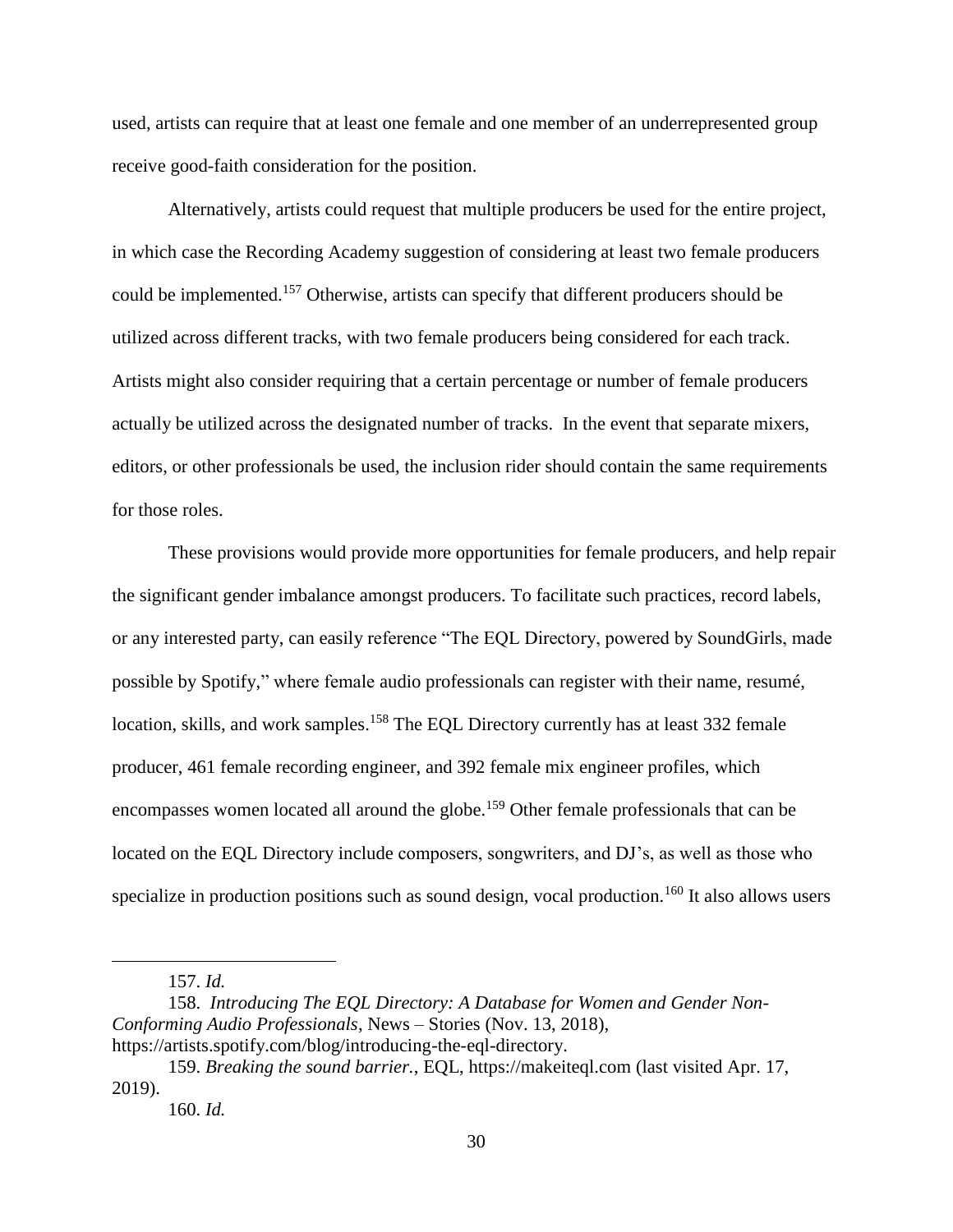to search by location or by general or specific skills.<sup>161</sup> Soon, there will also be a Grammys "database of female producers and engineers, so men can't say they didn't know where to find them." 162

#### *C. Inclusion Riders Can Improve the Lack of Females in Festivals and on Tours*

Lastly, inclusion riders can be applied to both touring and festival agreements. Many top artists participate in major, multi-million-dollar tours and festivals which present countless opportunities for females both on and off-stage. On-stage, artists are supported musically by both instrumentalists and backup vocalists. As one of the world's highest-paid musicians, Bruno Mars makes a significant amount of his earnings from international tours.<sup>163</sup> Most recently, his 24K Magic World Tour was the fourth-highest-grossing tour of 2018.<sup>164</sup> But the eight-member band that accompanied Bruno Mars on tour did not include a single female backup vocalist or instrumentalist. <sup>165</sup> Similarly, on Taylor Swift's Reputation Stadium Tour–the highest grossing

<sup>161.</sup> *Id.*

<sup>162.</sup> Dee Lockett, *The Grammys Are Trying to Bring Inclusion Riders to the Music Industry,* Diversity (Feb. 1, 2019), https://www.vulture.com/2019/02/grammys-trying-to-bringinclusion-riders-to-music-industry.html.

<sup>163.</sup> Ed Christman, *Billboard's 2018 Money Makers: 50 Highest-Paid Musicians*, Billboard (July 20, 2018), https://www.billboard.com/photos/8465835/highest-paid-musiciansmoney-makers.

<sup>164.</sup> Eric Frankenberg, *The Year in Touring Charts: Ed Sheeran Claims 2018's Top Tour; Taylor Swift, Beyoncé & Jay-Z Do Big Business*, Billboard (Dec. 5, 2018), https://www.billboard.com/articles/events/year-in-music-2018/8488851/touring-charts-year-edsheeran-tops-taylor-swift-beyonce.

<sup>165.</sup> *Everything you need to know about Bruno Mars' band the Hooligans*, Food and Funk (May 2, 2017), https://www.foodandfunk.com/home/everything-you-need-to-know-aboutbruno-mars-band-the-hooligans.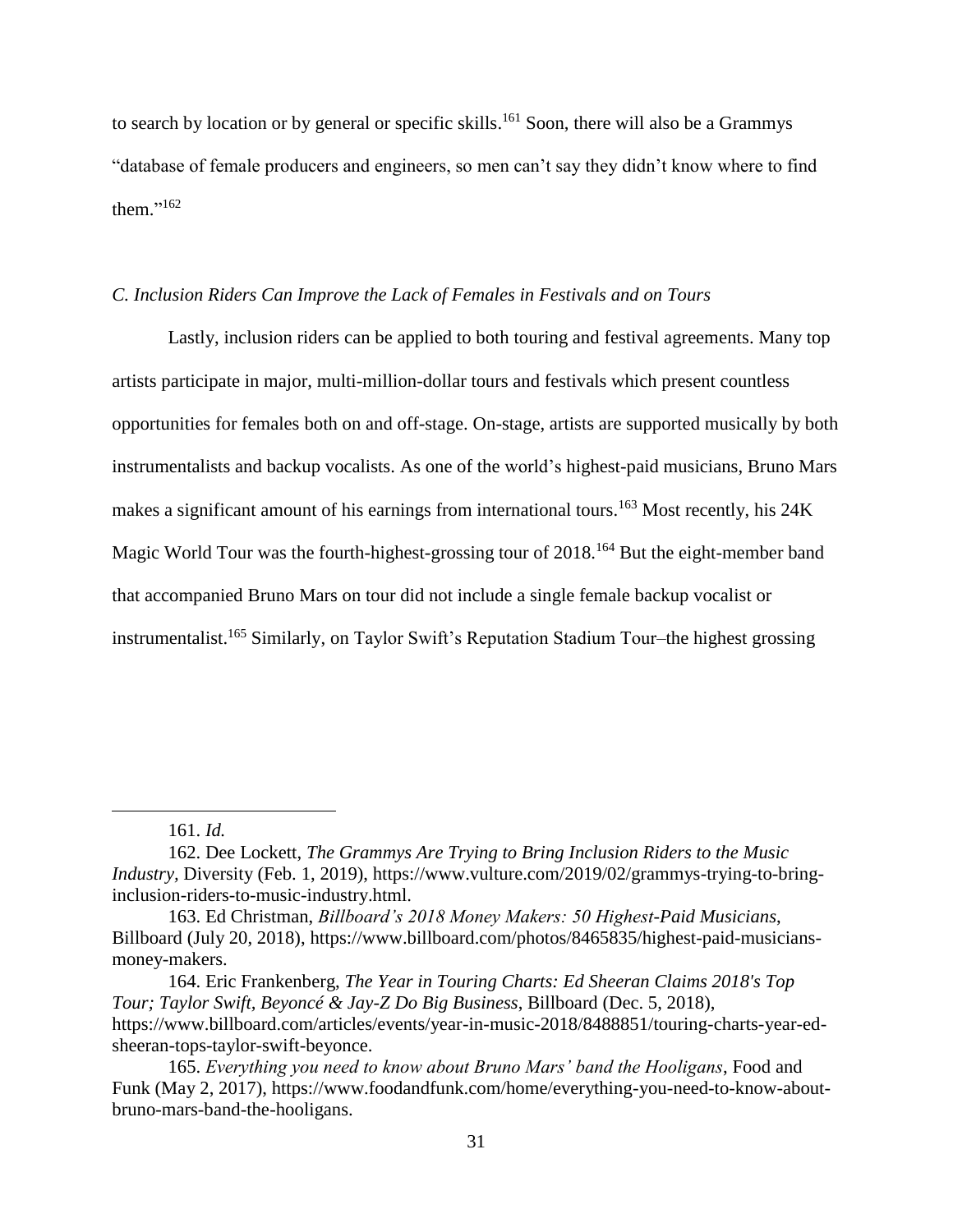tour in United States history–while there were four female backup vocalists, all six instrumentalists were men.<sup>166</sup>

Headlining artists are also supported by opening acts on both personal tours as well as at music festivals. According to the *Huffington Post*, 51% of the 32 million people that attend United States music festivals annually are female.<sup>167</sup> But in a survey of the "artists booked across" 23 of the summer's biggest fests" of 2018, only 25% "were female or groups with at least one female member."<sup>168</sup> At the same time, these elaborate shows often require hundreds of workers behind the scenes, including audio engineers, recording engineers, tour managers, production managers and assistants, stage managers, and instrument technicians.<sup>169</sup> Thus, tours and festivals have the potential to provide one of the largest opportunities for female employment in music.

Between instrumentalists, backup vocalists, and opening acts on-stage, and the extensive positions available off-stage, artists should require that any touring or festival agreements contain an inclusion rider. Such riders should mandate that at least one female and one person from an underrepresented group be auditioned, and consider good-faith consideration for each instrumental and backup vocal position. For opening acts and festival lineups, artists can condition involvement on a certain number or percentage of participants being female and from an underrepresented background. Lastly, at least one female and one underrepresented person

<sup>166.</sup> Brittany Hodak, *Taylor Swift Breaks U.S. Record With 'Reputation' Stadium Tour*, Forbes (Nov. 30, 2018), https://www.forbes.com/sites/brittanyhodak/2018/11/30/taylor-swiftbreaks-u-s-record-with-reputation-stadium-tour/#4a67b501348e; *The Swift Agency* Blog, available at https://theswiftagency.com/profiles/.

<sup>167.</sup> Alanna Vagianos, *Music Festivals' Glaring Woman Problem*, The Huffington Post (May 25, 2016), http://data.huffingtonpost.com/music-festivals.

<sup>168.</sup> Rob Mitchum and Diego Garcia-Olano, *Tracking the Gender Balance of This Year's Music Festival Lineups*, Pitchfork (May 1, 2018), https://pitchfork.com/features/festivalreport/tracking-the-gender-balance-of-this-years-music-festival-lineups/.

<sup>169.</sup> *Find Your Next Gig*, Tour Ready, https://www.tourready.com/get-hired/ (last visited Jan. 2, 2019).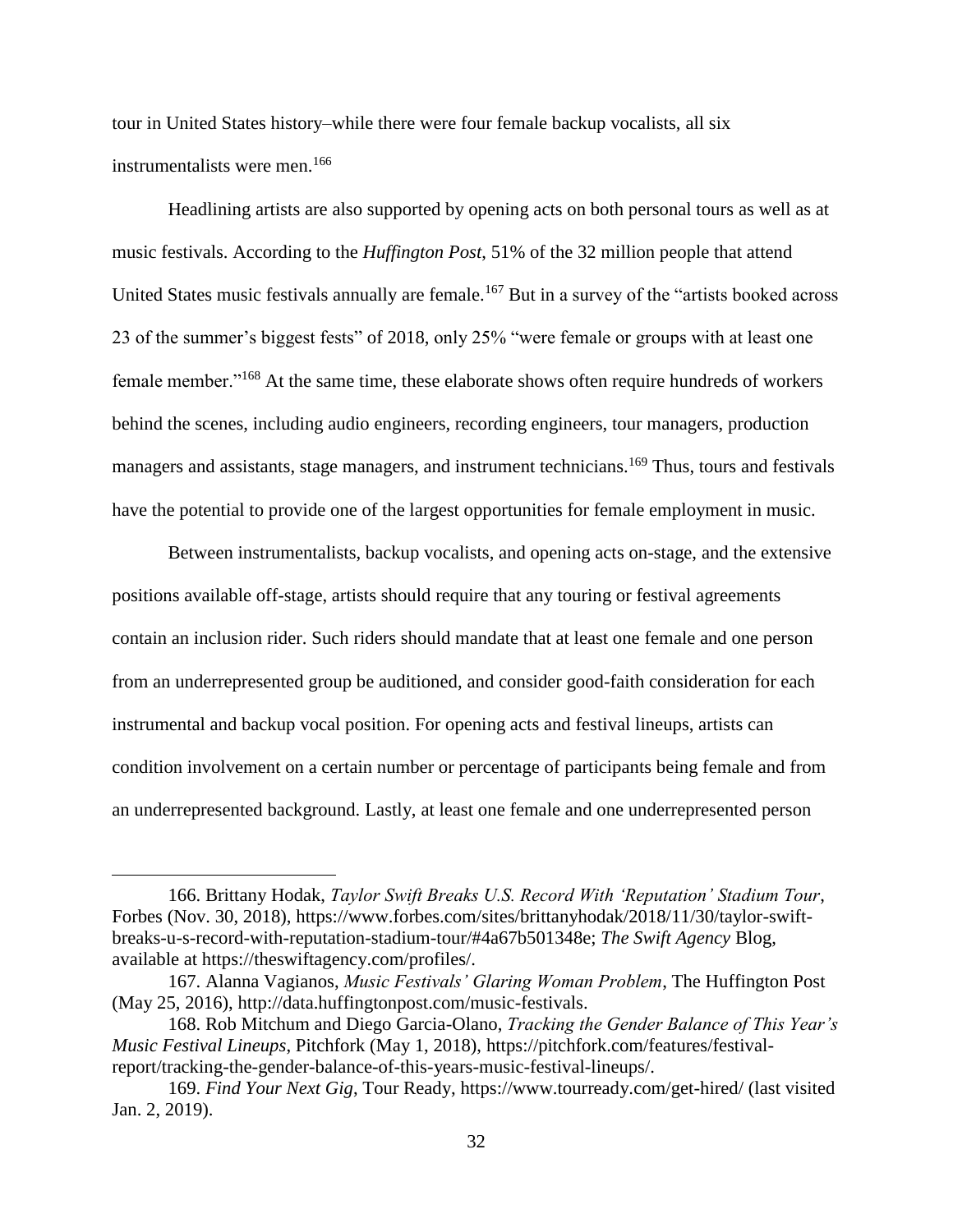should be interviewed in good-faith for each off-stage role. Overall, the entity responsible for running the tour or festival should be required to use all reasonable efforts to hire "qualified and available individuals who have been underrepresented in that position and where those roles were not filled prior to the involvement of" the artist.<sup>170</sup> In making these demands, artists will help achieve equality for female tour and festival participants.

#### IV. POTENTIAL OBSTACLES OF IMPLEMENTING INCLUSION RIDERS IN THE MUSIC INDUSTRY AND THE LIMITATIONS OF THIS RESEARCH

One potential obstacle to the implementation of inclusion riders is the likely reluctance of major record labels to agree to such provisions. Recognizing both industry shortcomings, as well as its own deficiencies, the Grammys recently established an initiative which "asks that anyone responsible for hiring producers and engineers – be it a record label, artist, or A&R person – only make their final decision after considering a pool of candidates that includes at least two women."<sup>171</sup> But the fact that this initiative is purely a recommendation, and not a binding legal provision, is indicative of a likely roadblock to the employment of inclusion riders in the music industry. 172

Record labels stand to gain substantial benefits from adopting inclusion riders, such as increased creativity or positive public relations. But convincing them that such benefits outweigh voluntarily subjecting themselves to potential monetary damages for non-compliance could be an

<sup>170.</sup> Stacy L. Smith et al., USC ANNENBERG INCLUSION INITIATIVE, *Inclusion in the Recording Studio? Gender and Race/Ethnicity of Artists, Songwriters & Producers across 600 Popular Songs from 2012-2017* (2018), available at

http://assets.uscannenberg.org/docs/inclusion-in-the-recording-studio.pdf.

<sup>171.</sup> Dee Lockett, *The Grammys Are Trying to Bring Inclusion Riders to the Music Industry,* Diversity (Feb. 1, 2019), https://www.vulture.com/2019/02/grammys-trying-to-bringinclusion-riders-to-music-industry.html.

<sup>172.</sup> *Id.*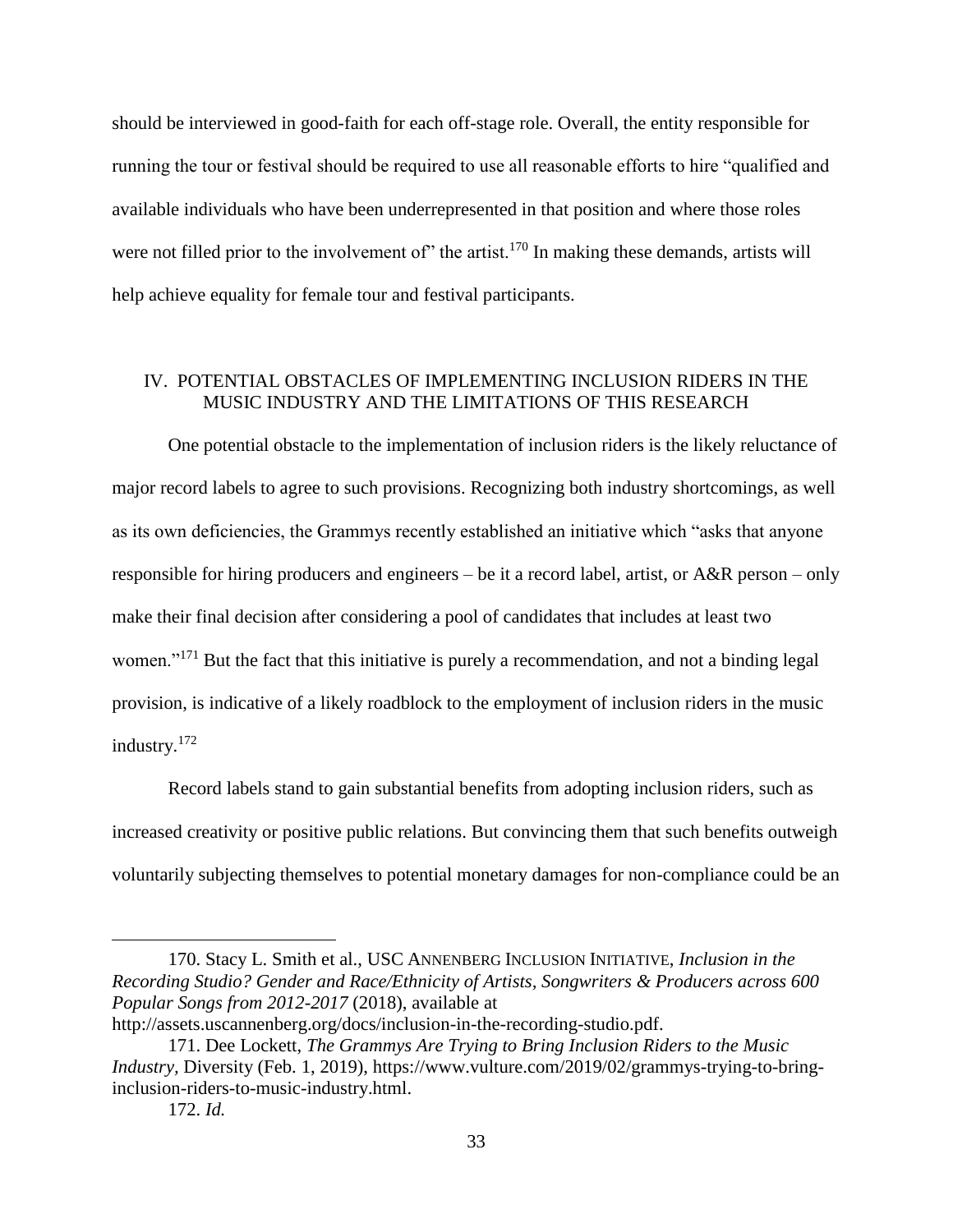uphill battle in an industry where artists are routinely required to sign away the rights to their own recordings.<sup>173</sup> Musical festivals and tour productions companies have expressed similar reluctance to commit to inclusion riders.

When approached about joining the Keychange initiative, a Glastonbury festival coorganizer tried to reason that, "it's impossible to make a pledge like this."<sup>174</sup> Meanwhile Roskilde representatives refused to commit to "quotas" but would "[present] inspiring "role models" on stage."<sup>175</sup> Other various reasons cited for the opposition of music inclusion riders include that there are not as many female musicians, producers, or songwriters. While "the BBC Proms [...] has pledged to ensure half of the classical pieces it commissions each year are from female composers," it will not commit to achieving the same targets for its performers.<sup>176</sup>

To that end, the introduction of inclusion riders into music alone is also not likely to be an automatic solution to gender inequality. Such contractual provisions, without more, might not foster "an environment where women [feel] welcome."<sup>177</sup> Therefore, inclusion rider policies should also be accompanied by other tactics designed to "foster systematic change," such as "mentorship programs."<sup>178</sup> Many various reasons cited for the opposition of music inclusion

<sup>173.</sup> Awal, *Why Owning Your Master Recordings Means Everything*, (Sept. 19, 2018), https://www.awal.com/blog/maintaining-ownership-rights-as-an-artist.

<sup>174.</sup> Alex Marshall, *Some Music Festivals Balk at Booking 50% Female Acts. One Just Did It.*, Music (July 26, 2018), https://www.nytimes.com/2018/07/26/arts/music/women-musicfestival-iceland-airwaves.html.

<sup>175.</sup> *Id.*

<sup>176.</sup> Alex Marshall, *Some Music Festivals Balk at Booking 50% Female Acts. One Just Did It.*, Music (July 26, 2018), https://www.nytimes.com/2018/07/26/arts/music/women-musicfestival-iceland-airwaves.html.

<sup>177.</sup> Stacy L. Smith et al., USC ANNENBERG INCLUSION INITIATIVE, *Inclusion in the Recording Studio? Gender and Race/Ethnicity of Artists, Songwriters & Producers across 700 Popular Songs from 2012-2018* (2019), available at http://assets.uscannenberg.org/docs/aiiinclusion-recording-studio-2019.pdf.

<sup>178.</sup> *Id.*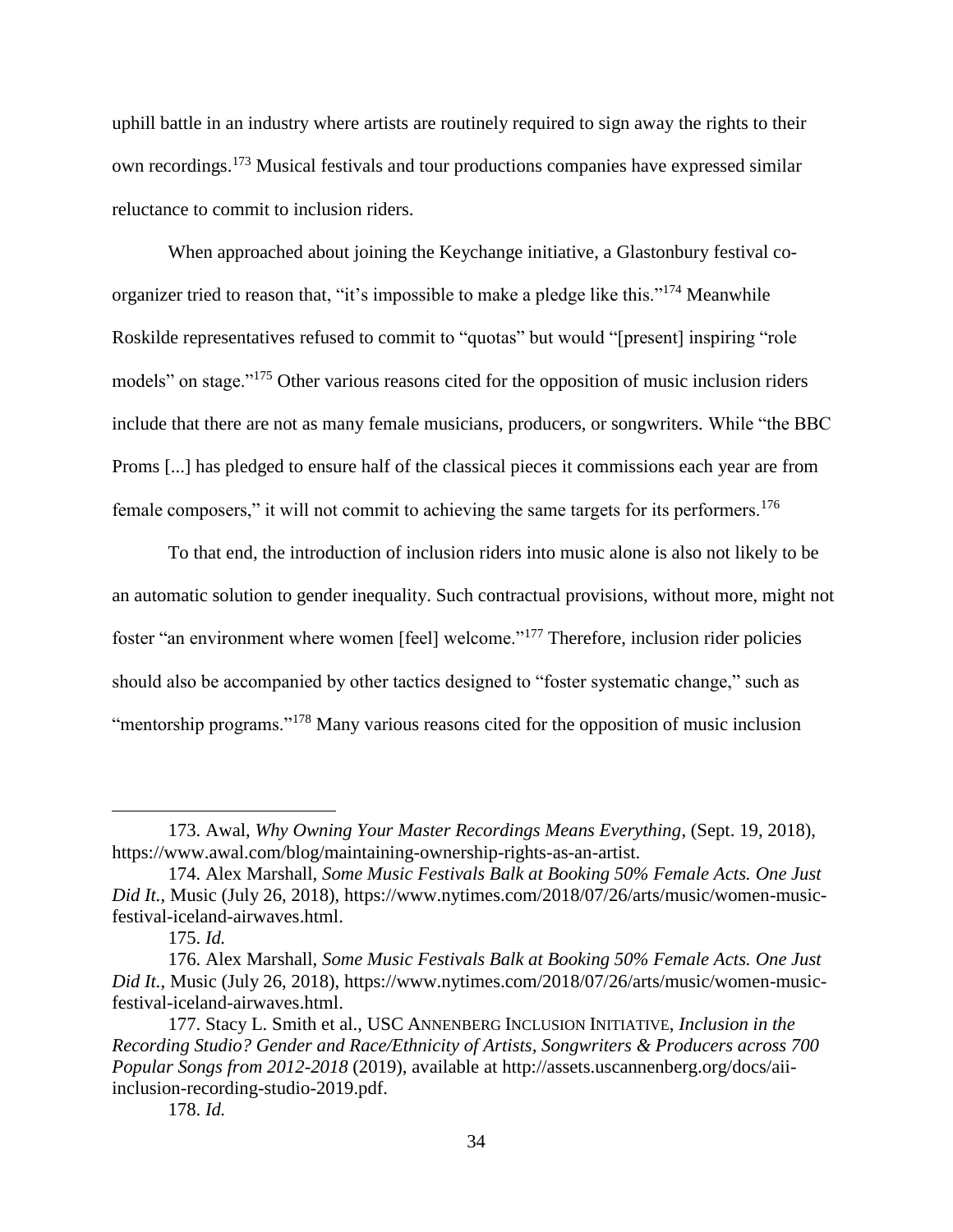riders highlight the importance of providing education to record labels, music publishers, and touring companies on the facts.<sup>179</sup> Some of the general misconceptions evident in the industry include that there are not as many female artists, that female artists do not sell, "a lot of bands with women in them just aren't as good," and that giving slots to women would take away spots from deserving males.<sup>180</sup> But even a brief glance of the facts contained herein serves to dispel these troubling misconceptions. Many people both inside and outside the music industry remain unaware of the relevant statistics, and should receive the proper education to become more informed.

Another inadvertent problem that could potentially arise in relation to inclusion riders for both the music and film industries is that while successful implementation might increase gender equality, it could simultaneously produce financial inequalities. Because inclusion riders do not address the financial compensation of any females or people from underrepresented racial or ethnic groups, the possibility arises "that the biggest increase in diversity will happen at the lowest level of influence (and income)."<sup>181</sup> Another harsh criticism of inclusion riders are that it is merely a quota system.<sup>182</sup> By pushing organizations to achieve certain idealistic benchmarks, a concern arises that to meet contractual obligations, those responsible for hiring could resort to quantity over quality.

<sup>179.</sup> Megan Seling, *In which I address every bad argument I've heard against booking more women at music festivals*, Festival Fits (Apr. 9, 2015),

https://www.nashvillescene.com/arts-culture/vodka-yonic/article/13058734/in-which-i-addressevery-bad-argument-ive-heard-against-booking-more-women-at-music-festivals.

<sup>180.</sup> *Id.*

<sup>181.</sup> Tess S. Skadegard Thorsen, *7 Problems with Inclusion Riders*, (Mar. 21, 2018), https://medium.com/@tess\_thorsen/7-problems-with-inclusion-riders-891f92e2cdc3.

<sup>182.</sup> Christine Rosen, *'Inclusion Riders' Are Just Quotes (And They're Never Going to Happen)*, (Mar. 5, 2018), https://www.weeklystandard.com/christine-rosen/inclusion-riders-arejust-quotas-and-theyre-never-going-to-happen.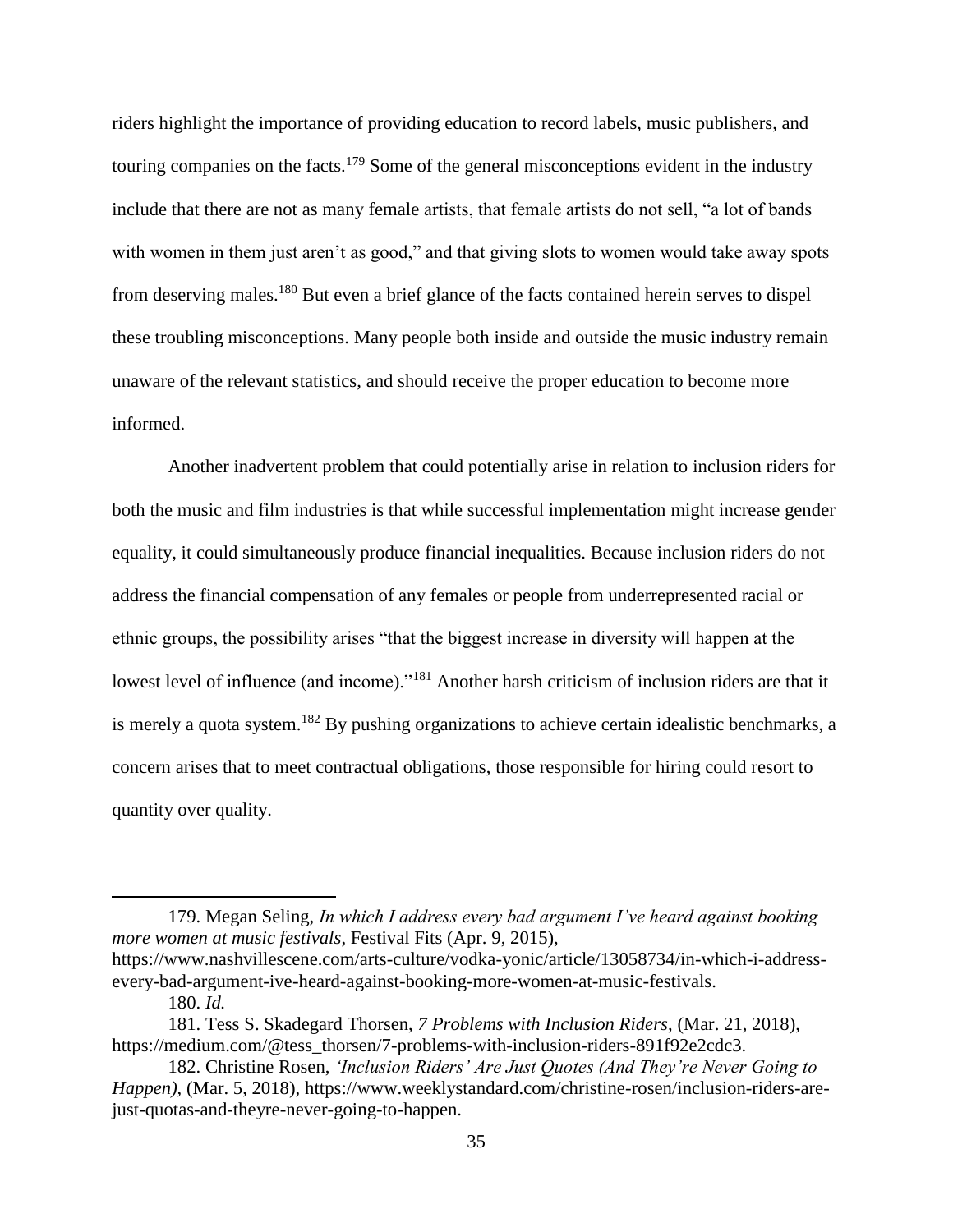Lastly, it is important to note that while other underrepresented groups are beyond the scope of this research, inclusion riders can and should be used similarly to increase equality for other frequently discriminated against groups, such as members of the LGBTQ community, as well as individuals with disabilities.<sup>183</sup> In addition, although only male and female biological sexes are addressed herein, gender identities, such as trans and gender nonconforming, must also be considered.<sup>184</sup> Limitations to the scope of this research presented must also be acknowledged, as there are minimal official research studies that have analyzed gender inclusion in the music industry. Since there has yet to be actual implementation of an inclusion rider in music, any predictions about its success, although informed by the success of inclusion riders in film, should be considered merely speculative.

#### **CONCLUSION**

Artists must demand inclusion riders in order to increase gender diversity in the music industry. While the past year has been marked with noticeable instances of organizations attempting to implement reparations for a long history of female exclusion, the majority of statistics still demonstrate a huge gender gap in the music industry. Four years ago, a "radio consultant encouraged stations to play fewer female singers for higher ratings."<sup>185</sup> It was just last

<sup>183.</sup> Julie Moreau, *Most LGBTQ Americans experience harassment, discrimination, Harvard study finds,* Out News (Nov. 26, 2017), https://www.nbcnews.com/feature/nbcout/most-lgbtq-americans-experience-harassment-discrimination-harvard-study-finds-n823876; Shaun Heasley, *Workplace Disability Discrimination Complaints Decline*, (Apr. 16, 2019), https://www.disabilityscoop.com/2019/04/16/workplace-disability-discrimination-complaintsdecline/26424/.

<sup>184.</sup> Courtney E. Smith, *Will Any Music Awards Shows Get Representation For Women Right? None Have Yet.*, Music (Oct. 10, 2018), https://www.refinery29.com/enus/2018/10/213585/ama-awards-women-political-statements-taylor-swift-cardi-b.

<sup>185.</sup> Emily Yahr, *The ACM Awards were another glaring spotlight on the lack of opportunities for women in country music*, Pop Culture (Apr. 9, 2019), https://www.washingtonpost.com/arts-entertainment/2019/04/09/acm-awards-were-anotherglaring-spotlight-lack-opportunities-women-country-music/?utm\_term=.721325e2d94d.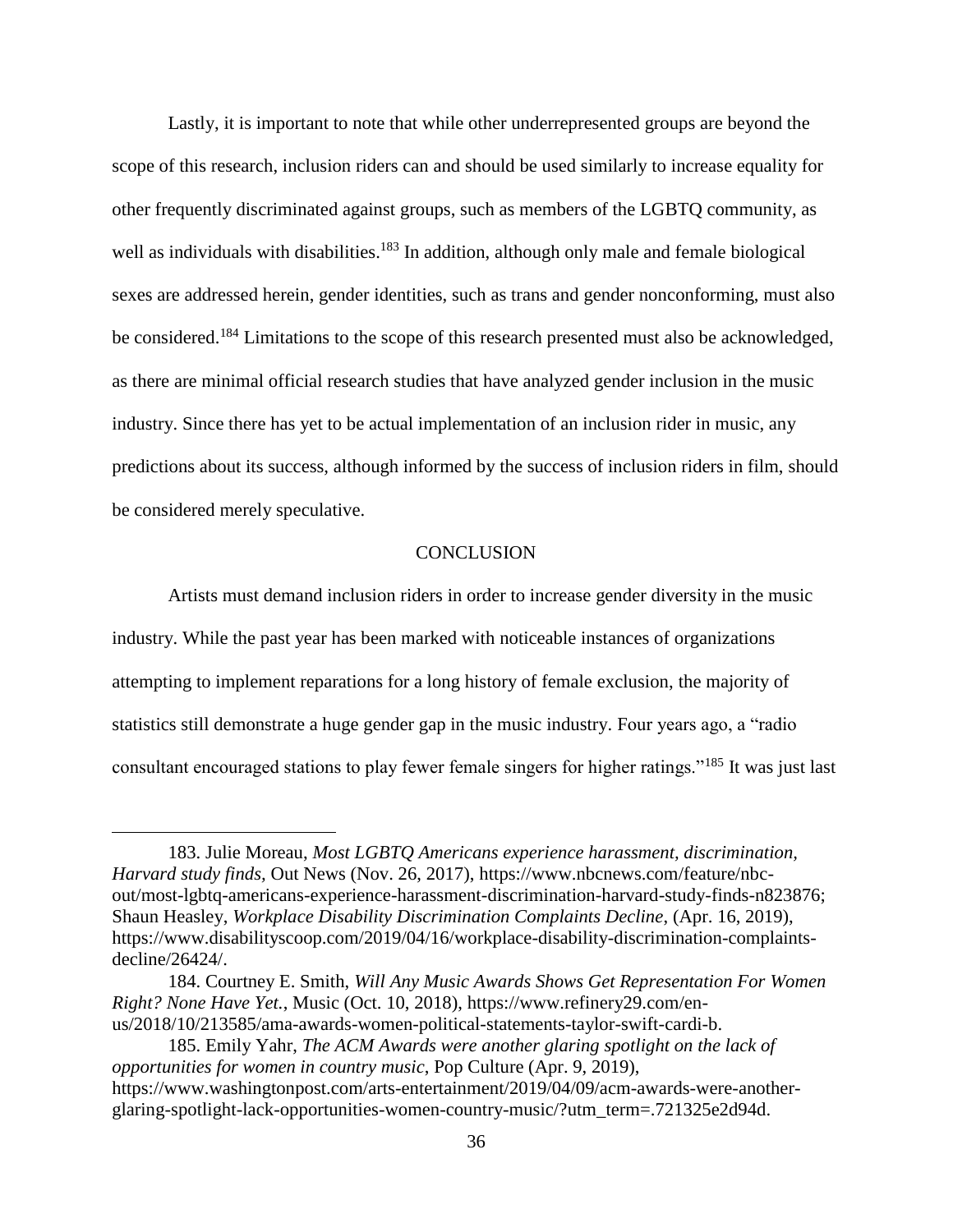year, when Alessia Cara was the only female presented a solo award at the 2018 Grammys, and Neil Portnow the then-President/CEO of the Recording Academy proclaimed, "women who [...] want to be musicians, who want to be engineers, producers, and want to be part of the industry on the executive level... [They need] to step up."<sup>186</sup>

Although the new Recording Academy President/CEO is female, which could signify the potential for a dawn of inclusionary change, the statistics herein demonstrate that there is still a long road to gender equality in music.<sup>187</sup> But, as Julie Greenwald, Chairman/COO of Atlantic Records, proclaimed in her 2017 *Billboard* Women in Music Executive of the Year acceptance speech, "[f]or a long time [the music] industry has been a male-dominated sport. Now more than ever, it is incumbent on every one of us to raise up the next generation of female leaders."<sup>188</sup>

Within mere hours after Frances McDormand's igniting speech, Brie Larson became the first "high-profile actress" to publicly commit to inclusion riders.<sup>189</sup> Shortly thereafter, numerous Hollywood A-listers, including Michael B. Jordan, Ben Affleck, and Matt Damon, also "publicly

<sup>186.</sup> Michele Amabile Angermiller, *Grammys So Male? 'Women Need to Step Up,' Says Recording Academy President*, Awards (Jan. 28, 2018),

https://variety.com/2018/music/news/grammys-so-male-women-recording-academy-presidentneil-portnow-1202679902/.

<sup>187.</sup> Dave Brooks & Gail Mitchell, *Deborah Dugan Selected to Succeed Neil Portnow as Recording Academy President/CEO: Sources*, (Apr. 12, 2019), https://www.billboard.com/articles/business/8506967/deborah-dugan-succeed-neil-portnowrecording-academy-president-ceo.

<sup>188.</sup> Taylor Weatherby, *Atlantic Records' Julie Greenwald Accepts Executive of the Year Award at Billboard Women in Music 2017*, Billboard (Nov. 30, 2017), https://www.billboard.com/articles/events/women-in-music/8054803/atlantic-records-chairmanjulie-greenwald-executive-of-the-year-award-speech.

<sup>189.</sup> *Why an 'inclusion rider' is the answer we need now*, USC Annenberg School for Communication and Journalism (Mar. 5, 2018), https://annenberg.usc.edu/research/whyinclusion-rider-answer-we-need-now; Brie Larson (@brielarson), Twitter (Mar. 5, 2018, 12:05am), https://twitter.com/brielarson/status/970525707553030144.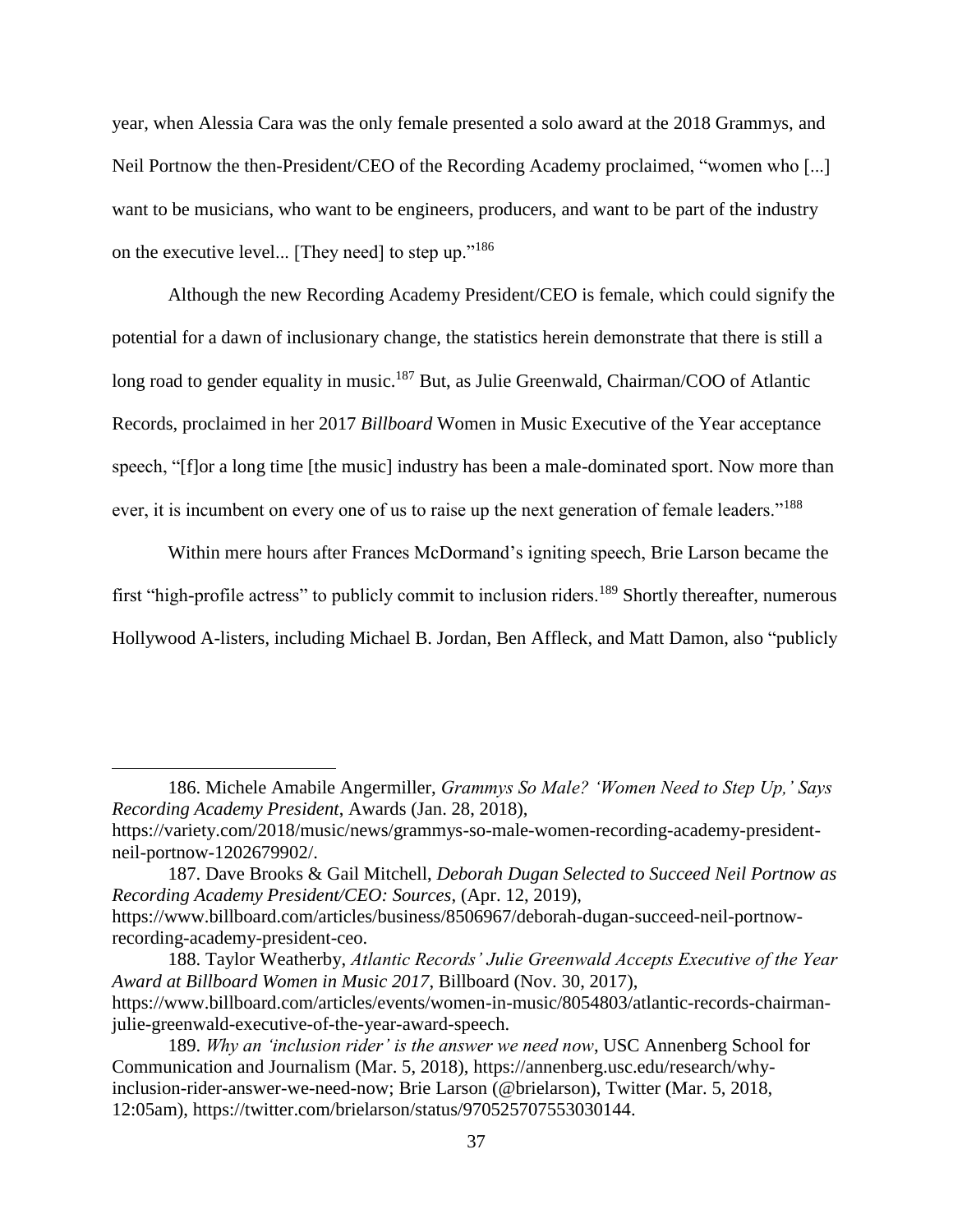pledged to adopt inclusion riders going forward."<sup>190</sup> Brie Larson went on to star in *Captain Marvel*, "Marvel Studios' first woman-led superhero movie" which "brought in \$455 million worldwide" in its opening weekend alone.<sup>191</sup> Taking her commitment beyond just her on-screen contract, Brie Larson was also committed to "equal representation for female, BAME, and disabled journalists, stylists, social media teams, photographers, designers and hair and makeup artists," in connection with the press tour. $192$ 

Thereafter, Brie Larson filmed *Just Mercy* alongside fellow inclusion rider advocate Michael B. Jordan.<sup>193</sup> Commencing with the production of *Just Mercy*, "Warner Bros [became] the first major Hollywood studio to adopt a company-wide policy meant to increase diversity on and of screen [...] which will also apply to sister companies HBO and Turner."<sup>194</sup> Overall, "[*Just Mercy*] was made with more than 70% people of color," showing that A-list stars have the power to directly influence inclusion in entertainment.<sup>195</sup> Additionally, prominent Hollywood talent agency, William Morris Endeavor Entertainment, has been working directly with Stacy L. Smith to further the development and implementation of inclusion riders, vowing to introduce the

<sup>190.</sup> Sarah Spellings, *These Actors Are Making Equality Part of Their Contracts*, The Cut (Mar. 13, 2018), https://www.thecut.com/2018/03/who-has-an-inclusion-rider.html.

<sup>191.</sup> Alex Abad-Santos, *Captain Marvel has made \$760 million worldwide. \$1 billion is in its sights*., (Mar. 18, 2019), https://www.vox.com/culture/2019/3/18/18270034/captainmarvel-box-office-760-million.

<sup>192.</sup> Hannah-Rose Yee, *Brie Larson is using inclusion riders in the most inspiring way on Captain Marvel*, People (Dec. 4, 2018), https://www.stylist.co.uk/people/brie-larsoninclusion-rider-captain-marvel-diversity/240623.

<sup>193.</sup> *Id.*

<sup>194.</sup> Sam Levin, *Warner Bros to launch 'inclusion rider' diversity policy with Michael B Jordan film*, Film – Warner Bros (Sept. 5, 2018),

https://www.theguardian.com/film/2018/sep/05/warner-bros-adopts-company-wide-inclusionpolicy-to-boost-diversity.

<sup>195.</sup> *Id.*